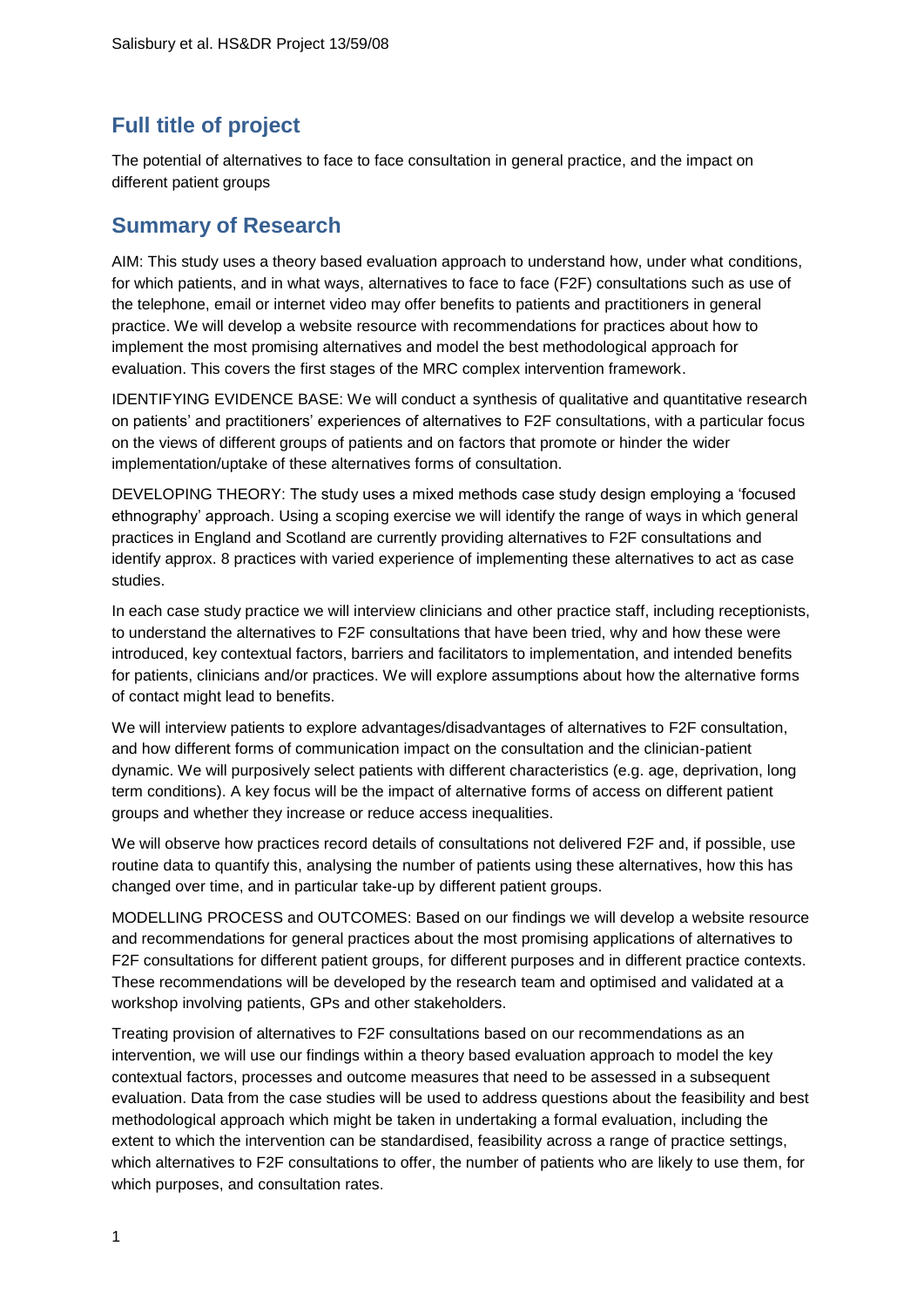# **Background and Rationale**

## **What is the problem being addressed?**

Communications technologies are routinely used by the public in everyday life, and there is an expectation that this should extend to healthcare.<sup>[\[1\]](#page-20-0)</sup> This expectation is supported by policymakers, who believe that alternatives to F2F consultation could have a transformative impact on general practice, with advantages in terms of access and resource use.<sup>[\[2\]](#page-20-1)</sup> It may save travel time for patients and staff (reducing carbon emissions), reduce the need for time off work to visit doctors, improve access for geographically isolated, housebound or mobility impaired patients and potentially result in more focused time-saving consultations. Since the population is getting older, frailer and increasingly housebound, alternatives to F2F consultations offer an opportunity to improve care for this group in a cost-effective manner, but it is important to determine for which types of conditions and people such innovations are likely to be safe and useful.

Therefore there is pressure on general practice to offer alternative methods of consulting with patients, such as by telephone and using newer approaches e.g. email; internet video. However, apart from increased use of telephone consultations, most practices have been slow to adopt alternatives.[\[3\]](#page-20-2) This reflects concerns expressed by general practitioners about the impact of introducing additional consultation methods, particularly concerns about increased workload and achieving safe use.[\[3-5\]](#page-20-2)

In addition, professional bodies (RCGP, BMA)[\[6](#page-20-3)[,7\]](#page-20-4) have been unsupportive. This reflects uncertainty arising from a lack of evidence in the general practice setting and wider concerns about general practice workload. Given that some general practices have already adopted alternative methods of consulting,[\[8\]](#page-20-5) and that these are only likely to increase in popularity, there is a need to provide GPs with recommendations for use, based on best evidence and existing experiences, encouraging those taking them up to do so as safely and effectively as possible and bringing the maximum benefit for patients and the NHS.[\[9\]](#page-20-6)

In doing so it is important to understand how these alternatives work for patients, determining the benefits, advantages and disadvantages for different groups of patients and for the practice as a whole. Some groups are likely to benefit more than others.[\[10\]](#page-20-7) Whilst attempts have been made to determine the impact of some alternatives on clinical outcomes,[\[11](#page-20-8)[,12\]](#page-20-9) there has been a lack of focus on appropriate application and implementation, and this is key if we are to inform safe use and to be able to successfully evaluate their use in practice.

## **Evidence explaining why this research is needed now**

Evidence to date has assessed the potential impact of some alternatives on clinical outcomes. [\[11,](#page-20-8)[12\]](#page-20-9) Whilst trial evidence is poor, observational data has pointed towards some clinical benefit.[\[13](#page-20-10)[,14\]](#page-20-11) There has also been a focus on obtaining speculative opinions from both patients and healthcare professionals on whether and how they would use these alternatives. [\[15](#page-20-12)[,16\]](#page-20-13)

What the existing literature does not tell us is under what conditions, with which patients and in which ways alternative methods of consultation actually work. Our proposal addresses this need and builds on previous research by focusing on the experiences of patients and practitioners who have used these alternative methods with different groups of patients for different purposes.[\[5\]](#page-20-14)

Where GPs have started to use alternatives we can learn from their experiences, from their rationale for introducing them, through to reasons for them persisting or discontinuing use. Feasibility of these alternative methods is likely to rely on factors only identifiable when they are used in practice; e.g. patient characteristics or purpose of consultation. Barriers and facilitators become apparent as patients and practitioners navigate their way through use. Existing literature on experience can be utilised to develop a picture of how these alternatives might be expected to work.[\[17-19\]](#page-20-15)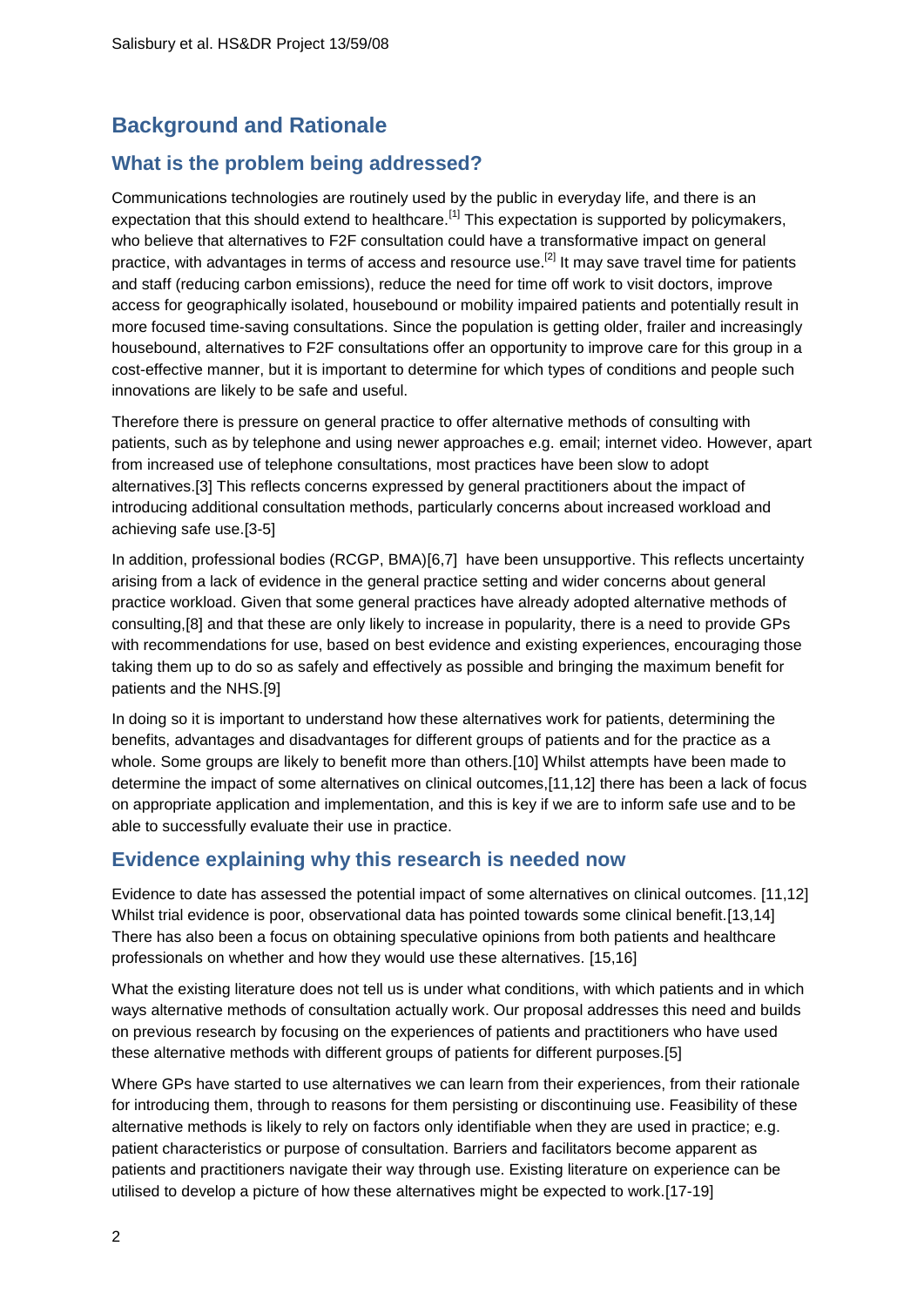Existing research has demonstrated limited understanding of the fact that consultation methods are complex interventions.[\[11\]](#page-20-8) The lack of good quantitative evidence on technologies like email and video consultation reflects the difficulties of testing them in trials, as their use has not been clearly defined.[\[20\]](#page-20-16) Often, distinct elements of the consultation have not been taken into consideration. By developing a theoretical framework, we hope to deconstruct what makes alternatives different from F2F consultations, allowing us to assess whether and how they should be tested, in relation to the appropriate populations, outcome measures, and methodological approach.

This research builds on previous literature in related fields on how new technologies are adopted and implemented in health care, although there has been little research specifically in relation to alternatives to F2F consultations. There has been some research in relation to telehealth interventions to support patients in their own homes. For example normalisation process theory has been applied to the implantation of telehealth and this has suggested that it is the work involved that influences whether they normalise in practice – they must fit in with the healthcare professionals and their role.[\[21,](#page-20-17)[22\]](#page-20-18) Other work using the Technology Adoption Model has highlighted the importance of both usefulness and perceived ease of use influencing behavioural intentions to use new technology.

This research builds on previous literature in related fields on how new technologies are adopted and implemented in health care, although there has been little research specifically in relation to alternatives to F2F consultations. There has been some research in relation to telehealth interventions to support patients in their own homes. For example normalisation process theory has been applied to the implantation of telehealth and this has suggested that it is the work involved that influences whether they normalise in practice – they must fit in with the healthcare professionals and their role.[\[21,](#page-20-17)[22\]](#page-20-18) Other work using the Technology Adoption Model has highlighted the importance of both usefulness and perceived ease of use influencing behavioural intentions to use new technology.[\[23\]](#page-20-19) Work by Greenhalgh et al on the failed introduction of the HealthSpace communication platform also highlighted the importance of ensuring that the technology meets peoples' perceived needs and fits with their other healthcare arrangements.[\[24\]](#page-20-20) We will take account of these related theoretical perspectives, including insights from normalisation process theory, the technology adoption model and diffusion of innovations theory, and will refer to them in interpreting our findings, but we do not propose to base our analysis on any of these specific models.

## **Why is the research important in terms of improving the health of the public and/or to patients and the NHS?**

The proposed research will contribute appropriately to a series of NHS needs:

HEALTH NEED: If alternative types of consultation are to become routine, as desired by policymakers, then we need to ensure that they are not detrimental to patient care, and that they are able to deliver benefits. Care delivered should be safe, equitable and of high quality and the intended research will focus on these factors. Data on patient safety associated with alternative consultation methods is lacking, and there is a need to better understand the potential for harm, including in relation to the quality of care and interpersonal aspects of care. [\[11](#page-20-8)[,25\]](#page-20-21)

EXPRESSED NEED: Health needs differ between patient groups. Evidence around how different groups are affected by the introduction of new consultation methods is sparse. Studies have included patient populations in general practice, without focus on different groups of patients.[\[5](#page-20-14)[,18\]](#page-20-22) Existing data from a range of countries and settings indicate that young people, those with tertiary education, the employed and students are more likely to use alternative methods of consultation, along with those in poor health.[\[26,](#page-21-0)[27\]](#page-21-1) It is important to understand more about the use of alternatives by different patient groups in general practice and whether this is providing better access to care in relation to need therefore increasing or decreasing health inequalities.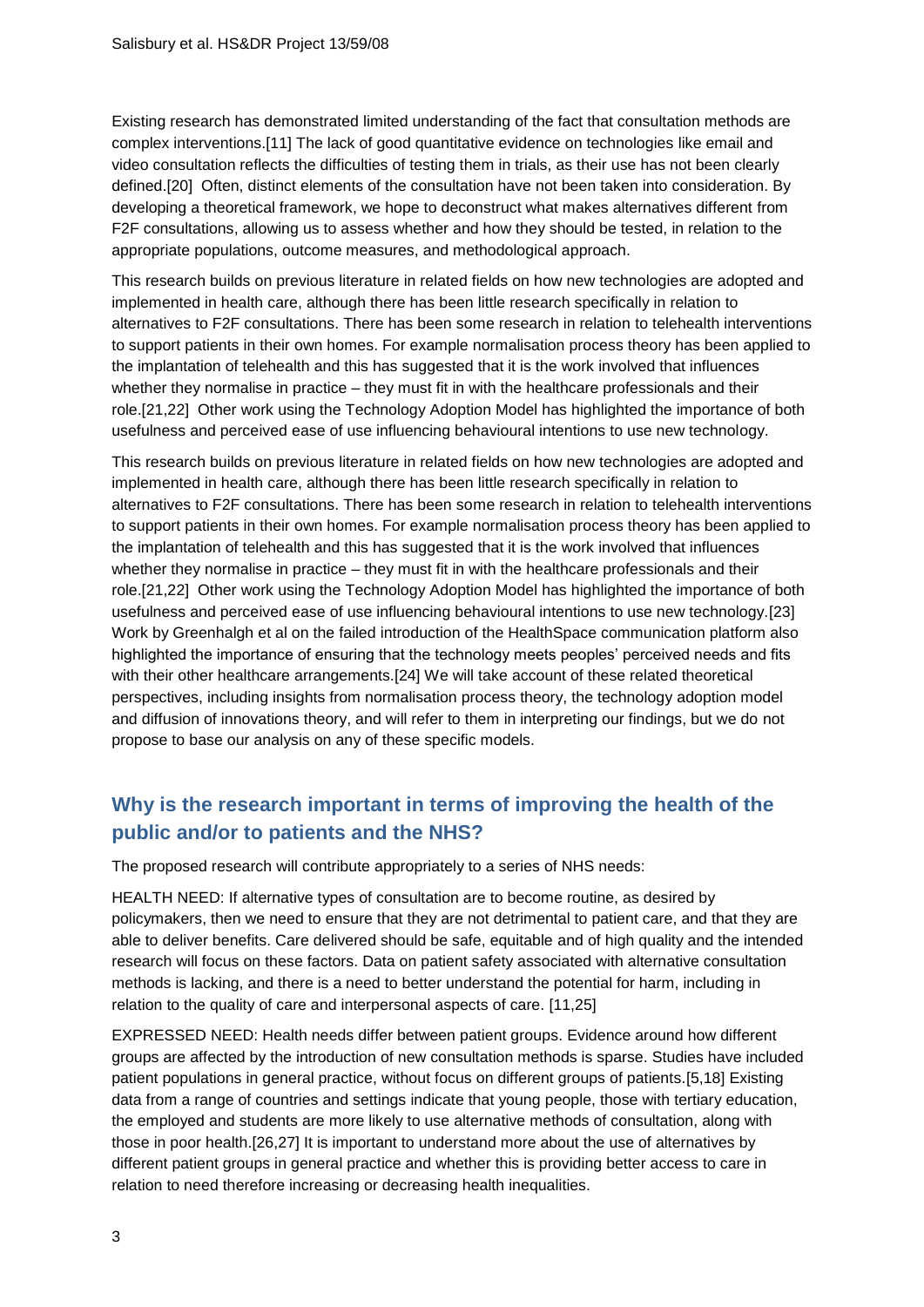SUSTAINED INTEREST AND INTENT: There is likely to be sustained interest in alternative consultation methods. Policymakers favour the introduction of these technologies in the health service,[\[2\]](#page-20-1) and patients and the public expect health services to deliver efficient care, based on new technologies. There is a need to develop new ways of working in order to cope with the increasing proportion of the population who have multiple long term conditions. We need to be able to anticipate which developments are likely to enhance healthcare practice and which may jeopardise patient safety and access to care. The programme theory developed through this work will be transferable to future innovations; this is crucial since technologies and communication methods change rapidly.

CAPACITY TO GENERATE NEW KNOWLEDGE: The proposed research is focused to fill the gaps in the existing evidence base in a way that leads to practical and applicable findings, and provides a framework for future evaluation. We hope the research findings will broaden the scope for research in this area.

ORGANISATIONAL FOCUS CONSISTENT WITH THE HS&DR MISSION: Without evidence on how to safely and effectively implement these types of consultation it will not be possible to use them for delivery of healthcare. While the programme theory may be transferable beyond primary care we will focus on general practice, and produce pragmatic outputs in line with the aims of HS&DR in producing rigorous and relevant evidence that translates to implementation.

GENERALISABLE FINDINGS AND PROSPECT FOR CHANGE: We will add clarity to the debate about the impact on patients and staff of alternatives to F2F consultations. The findings and the website resource and recommendations will be of value to NHS managers, practice staff and members of the public, allowing them to bring about change and improvement. They will provide information that is specific to the general practice setting, allowing practice managers to determine how alternative methods of consultation may work for their practice population and for the GPs in the practice. It will allow policymakers to determine how best to direct policy to ensure that patients receive the most effective care at a time when NHS resources are stretched.

# **Aims and objectives**

**AIM:** Using a theory based evaluation approach, to understand how, under what conditions, for which patients, and in what ways, alternatives to face to face (F2F) consultations may offer benefits to patients and practitioners in general practice and to use this understanding to develop recommendations for general practices and a framework for subsequent definitive evaluation.

### **OBJECTIVES:**

(1) To synthesise the literature (qualitative and quantitative) on patients' and practitioners' experiences of alternatives to F2F consultations, with a particular focus on the views of different groups of patients and on factors that promote or hinder the wider implementation and uptake of these alternative forms of consultation.

(2) Using a scoping exercise, to identify the range of ways in which general practices in England and Scotland are currently providing alternatives to F2F consultations in order to create a typology of these alternatives.

(3) To identify and recruit approx. 8 practices with varied experience of implementing alternatives to F2F consultations to act as focused ethnographic case studies. We will include practices which make extensive use of different types of alternatives and others which have tried and rejected or substantially modified their plans to use alternatives.

(4) In the case study practices, to explore how practice context, patient characteristics, type of technology and the purpose of the consultation appear to interact to determine the feasibility and impact of alternatives to F2F consultations, from the perspectives of both patients and staff. This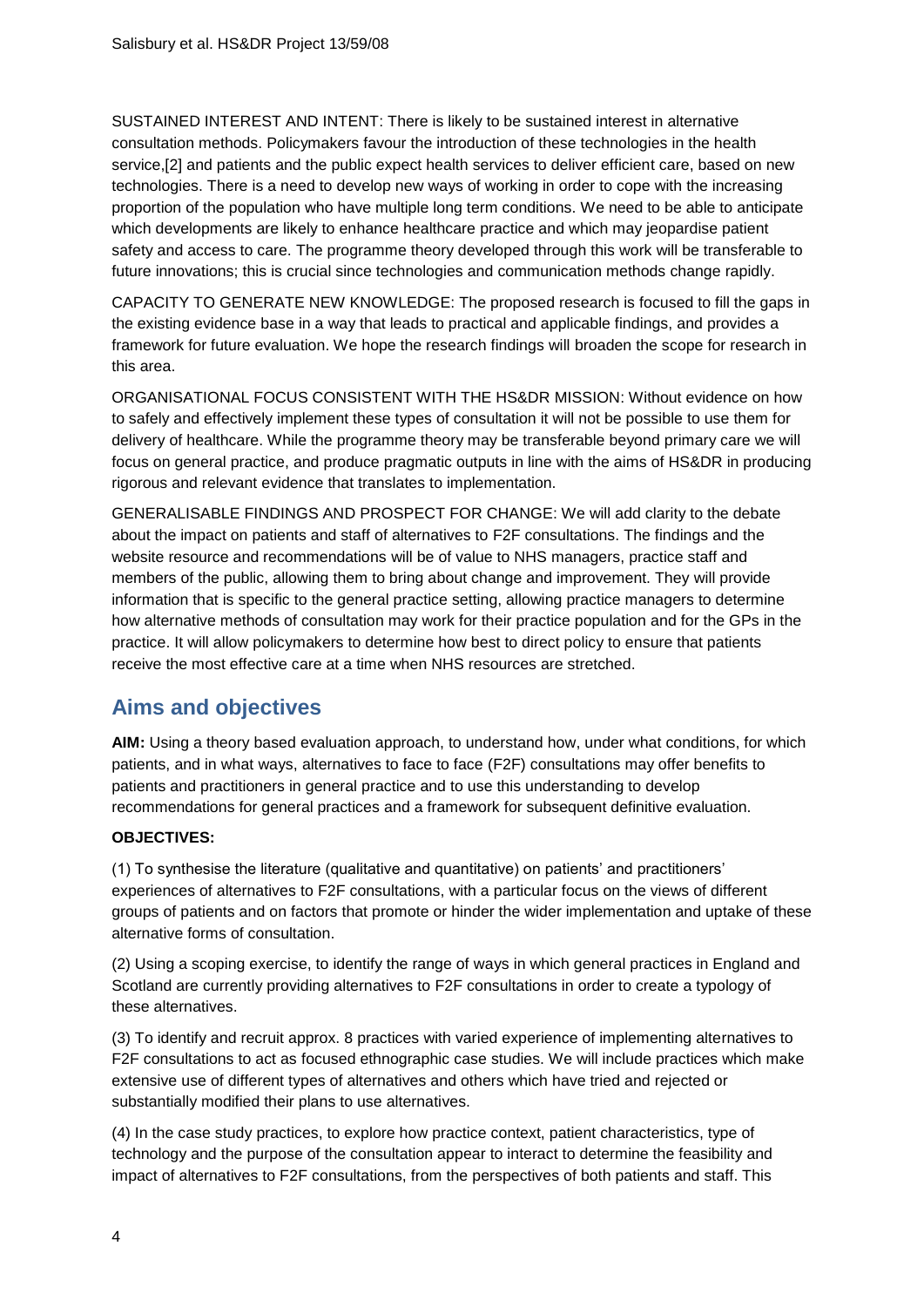includes impact on the clinician-patient dynamic. The impact for isolated, disabled, disadvantaged and other vulnerable or hard to reach groups will be a particular focus.

(5) To identify the factors which act as the main barriers and facilitators to wider use of these alternatives.

(6) To use the findings to develop recommendations and a website resource for general practice detailing the most promising applications of alternatives to F2F consultations for different patient groups, for different purposes, and in different practice and population contexts. The website resource will include the best evidence and share experiences from general practices.

(7) Treating provision of alternatives to F2F consultations based on our recommendations as an intervention, to develop a framework for a subsequent evaluation. The current study will clarify the target population, appropriate outcome measures, and best methodological approach for this evaluation.

## **Research Plan**

## **Remit**

### **Setting:**

This research will be conducted in the setting of NHS general practices in and around Bristol, Oxford or Edinburgh. This includes practices serving a wide range of urban, suburban and rural populations, including areas with varying levels of deprivation, as well as including practices working in the different health economies in England and Scotland.

### **Types of technology:**

The study is designed to explore the use of alternatives to F2F consultations, including telephone consultations, email, internet video (e.g. Skype) and other web-cam technologies. We recognise that in many practices different combinations of these alternatives may be offered to varying extents, for example practices that offer internet video consultations may also offer telephone and email consultations. One aim of this study is to understand how and why different practices and patients use these different alternatives. This includes, for example, why the same patient may choose to make a F2F consultation on one occasion but may prefer to use an email consultation on another occasion. Furthermore, several methods of communication may be used over the course of one illness. For example a patient with asthma may have a regular review by completing a structured review form online which is checked later by the practice nurse, may send an email with a query about their medication, might make a telephone consultation to assess whether they need to be seen urgently during an acute attack, or may make a F2F consultation if their attack does not resolve. This study will provide greater insight into how these different forms of consultation can be and are being used in general practice.

Practices may also offer the same technology for different purposes, for example most practices allow patients to contact the GP by telephone (most commonly by leaving a message and the doctor phoning them back), but some practices encourage patients to use telephone consultations as the usual first form of contact. This study explores the use of alternatives to face consultations for any clinical purpose, including consultations with doctors or nurses for initial assessment of symptoms or triage, follow-up, chronic disease management, and/or discussion of test results. In line with the commissioning brief, this excludes remote monitoring of health conditions not involving a consultation and also excludes administrative purposes which do not usually involve direct contact with a clinician e.g. making an appointment, requesting a repeat prescription.

Several different forms of telephone, email, or internet video consultation have been described that would fulfil our inclusion criteria and which exemplify the types of consultation that we wish to study.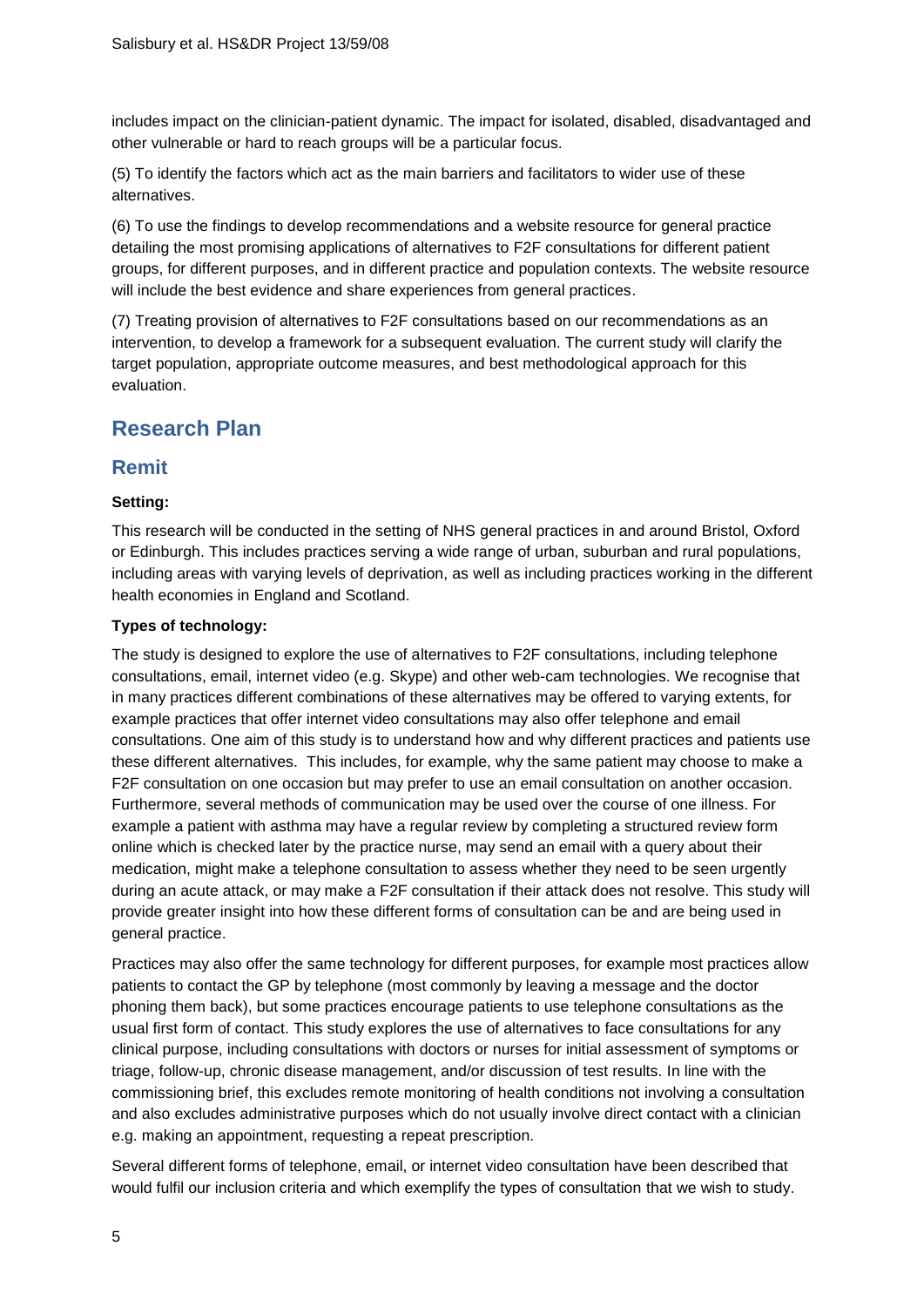For example, some practices offer a system of care in which almost all patients are offered a telephone consultation initially (e.g. Doctor First[\[28\]](#page-21-2)), some commercial providers are offering website services which can act as a secure host for email consultations (e.g. MySurgeryWebsite[\[29\]](#page-21-3)), others are seeking to share care with patients by providing online consultations alongside shared online access to records (e.g. Patient Knows Best[\[30\]](#page-21-4)), and some GPs are describing their use of Skype to provide internet video consultations.[\[31\]](#page-21-5) Some GPs offer email consultations using conventional email programs, while others argue in favour of asynchronous consultations via a structured online form.[\[32\]](#page-21-6)

It is important to note that although we are examining alternatives they are not replacements for face to face consultations - rather additional methods of consultation. We do not know of any examples of practices where alternatives are the only service available.

Telephone consultations have been in use for a long time, so the issue here is not plausibility but optimal application addressing and gaining greater understanding about how practices have addressed potential problems such as concerns about increased workload, safety etc.

Email can be divided into two 'models' – those that are designed and implemented (and thus reported on in the literature), and ad hoc use by individual GPs in a practice setting – we know about this type of use via surveys and qualitative work.[\[5,](#page-20-14)[8,](#page-20-5)[33\]](#page-21-7) The use of a considered approach involving the whole practice, and specific processes, has obvious advantages since it makes it possible to take account of factors like storing email, confidentiality etc in a way that the ad hoc use by individual GPs would not. The issue with this kind of organised use of email may not serve the needs of the individual GP who likes being able to use email as a selective tool rather than being forced to use a prescribed practice wide and patient wide system.

The most commonly used method of applying practice wide access is via a secure website, whereby patients log into the practice website and are given the option to send an online message, the response coming to their email in box or to an inbox they can access via the website. These sites also tend to offer appointment booking and repeat prescriptions at the same time, in the manner of a patient portal. There is speculation that they could also offer access to medical records.

Other models offer 'structured online consultation' [\(https://hurleyclinic.webgp.com/\)](https://hurleyclinic.webgp.com/) via the portal where patients are asked a series of questions that provide the GP with a history to enhance the consultation.[\[34\]](#page-21-8) Several UK practices use these portals, which are available via website providers like Silicon Practice Ltd and Cure4you professional. Policymakers draw on examples of these sites from the US, for example from Kaiser Permanente and the Mayo Clinic, where 'patient portals' are in use.[\[13](#page-20-10)[,34\]](#page-21-8) Thus UK policymakers appear to believe that a patient portal system is the most plausible model for introduction of email type consultation, despite this not being backed by robust evidence, nor being tested in a UK setting.

On the practice side, examples of models of delivery include those that are very simple (for example emails being routed to the patient's chosen individual GPs for a response) and those that are structurally more complex, for example the use of a duty doctor who conducts all telephone and email consultations on any given day. Some practices take an interim approach – with structured processes but not using a secure portal [\(http://www.northendmedicalcentre.nhs.uk/online-services.aspx?t=2\)](http://www.northendmedicalcentre.nhs.uk/online-services.aspx?t=2). All examples given here are anecdotal – encountered during the conduct of qualitative research and via personal networks/word of mouth. Some examples are obtained via sites like eHealth insider. There are very few published reports of UK use and those that are have been referenced previously.[\[15,](#page-20-12)[16,](#page-20-13)[18\]](#page-20-22)

The use of Skype is much less well known in UK primary care. There are reports of practices taking it up (including a project funded by the challenge fund, NHS England)[\[35\]](#page-21-9) but no evidence. One focus of interest in this research is to gain understanding of whether and how practices are using internet video technologies such as Skype.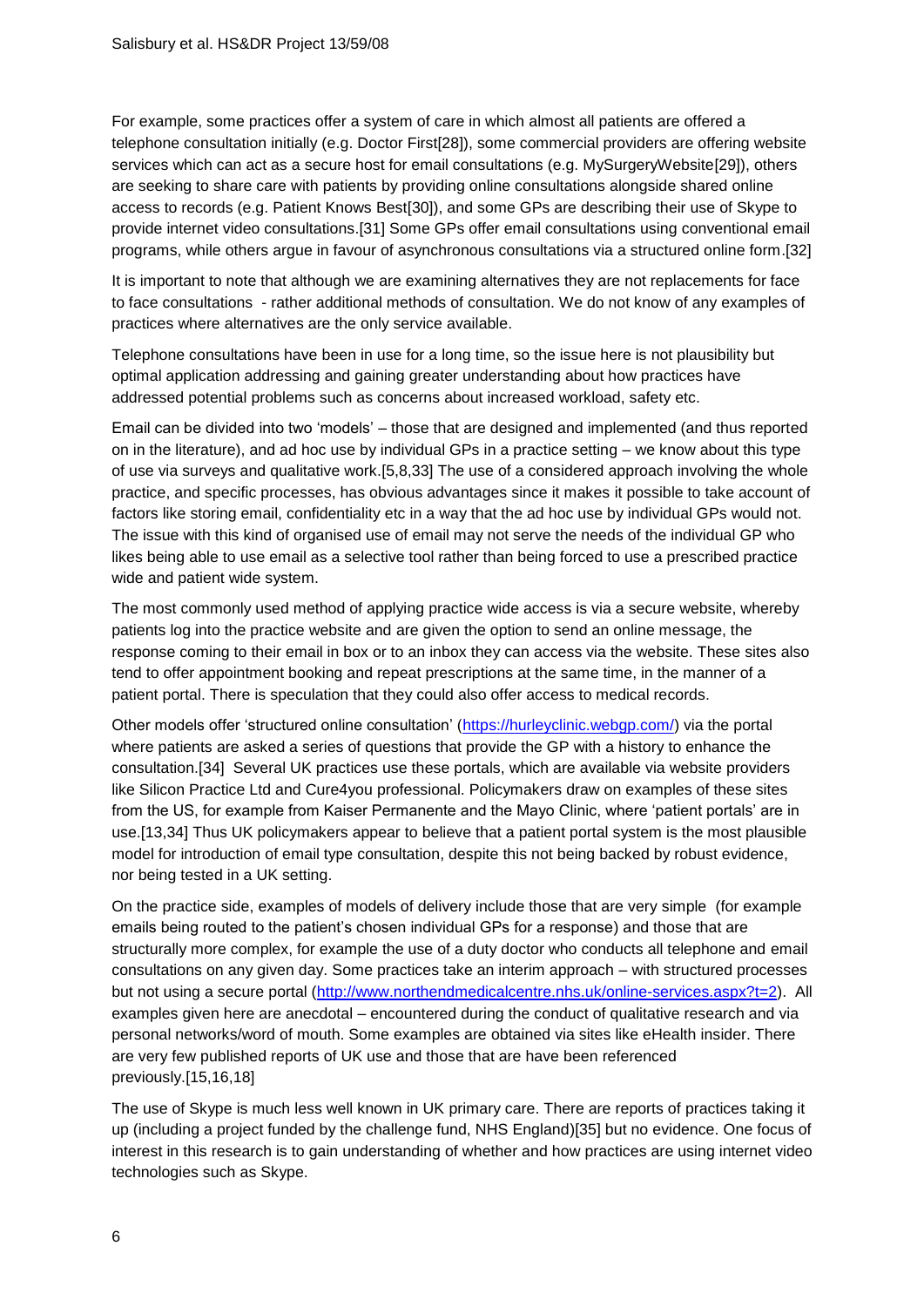In England, the Prime Minister's challenge Fund has recently announced funding of £50M over one year to twenty pilot projects to test new approaches to improve access to general practices.[\[35\]](#page-21-9) Several of these pilots include the use of alternatives to F2F consultation, including email consultations, Skype and/or greater use of telephone consultations. Some of these pilots (for example the One Care Consortium in the Bristol area) are within our study areas or could be visited reasonably easily. We will consider including one or more of these practices within our case study sites, depending on whether they offer different use of alternatives to F2F consultation that are not already represented amongst practices within our main study areas..Therefore there are many examples of experimentation and innovation in providing alternatives to F2F consultation, but it is notable that the rhetoric about them has not been matched by evaluation of whether the claimed benefits are actually achieved. Our research is designed to provide a theoretical framework to guide understanding of how, why and what ways these innovations may lead to benefits, and to provide a framework to inform the design of a subsequent evaluation of these new approaches.

## **Conceptual framework**

This study uses a 'theory based evaluation' approach which 'examines the conditions of program implementation and mechanisms which mediate between processes and outcomes as a means to understand when and how programs work' (Weiss).[\[36\]](#page-21-10) There are a number of other related approaches to intervention development and evaluation including Logic Models,[\[37\]](#page-21-11) Realist Evaluation,[\[38\]](#page-21-12) Intervention Mapping[\[39\]](#page-21-13) and Causal Modelling[\[40\]](#page-21-14). Although these have different emphases, they share many ideas including the importance of context in determining outcome, the need to clarify the underlying theory about how an intervention leads to change, and to clearly specify the intended outcomes. In addition, May and colleagues have developed Normalisation Process Theory to understand the processes of implementation and integration that lead to innovations becoming embedded in everyday work.[\[41\]](#page-21-15)

Weiss distinguishes between 'program theory' which specifies the mechanism of change (the theoretical causal chain for how an intervention leads to intended outcomes) and 'implementation theory', which describes how the intervention is carried out. [\[36\]](#page-21-10) This theory based evaluation approach is helpful in identifying factors which are deemed to be key mediating processes through which an intervention achieves its aims and moderating factors which influence the extent to which process and outcomes are achieved.

In order to develop the 'program theory' we will use a realist approach[\[42\]](#page-21-16) to describe provision of alternatives to F2F consultations in terms of:

- context (for example characteristics of the general practice, the target patient population, the policy framework, and the IT infrastructure )
- the theory and assumptions underlying the intervention (how and why alternatives to F2F consultations might lead to benefits)
- the flow of activities that comprise the intervention (the key processes that occur when patients make use of these alternatives)
- intended benefits/outcomes (those deemed important to patients and practitioners)

The 'implementation theory' will explore moderating factors which influence the extent to which the process and outcomes are achieved, such as factors acting as barriers and facilitators to practices offering alternatives to F2F consultations or to different groups of patients using them.

## **RESEARCH METHODS**

Our research is designed to provide understanding about which alternatives to F2F consultation are likely to be beneficial, to whom, and in what contexts. To disseminate the results of the study we will develop a website resource and recommendations for practices about how to implement the most promising alternatives to F2F consultation and model the best methodological approach to evaluation.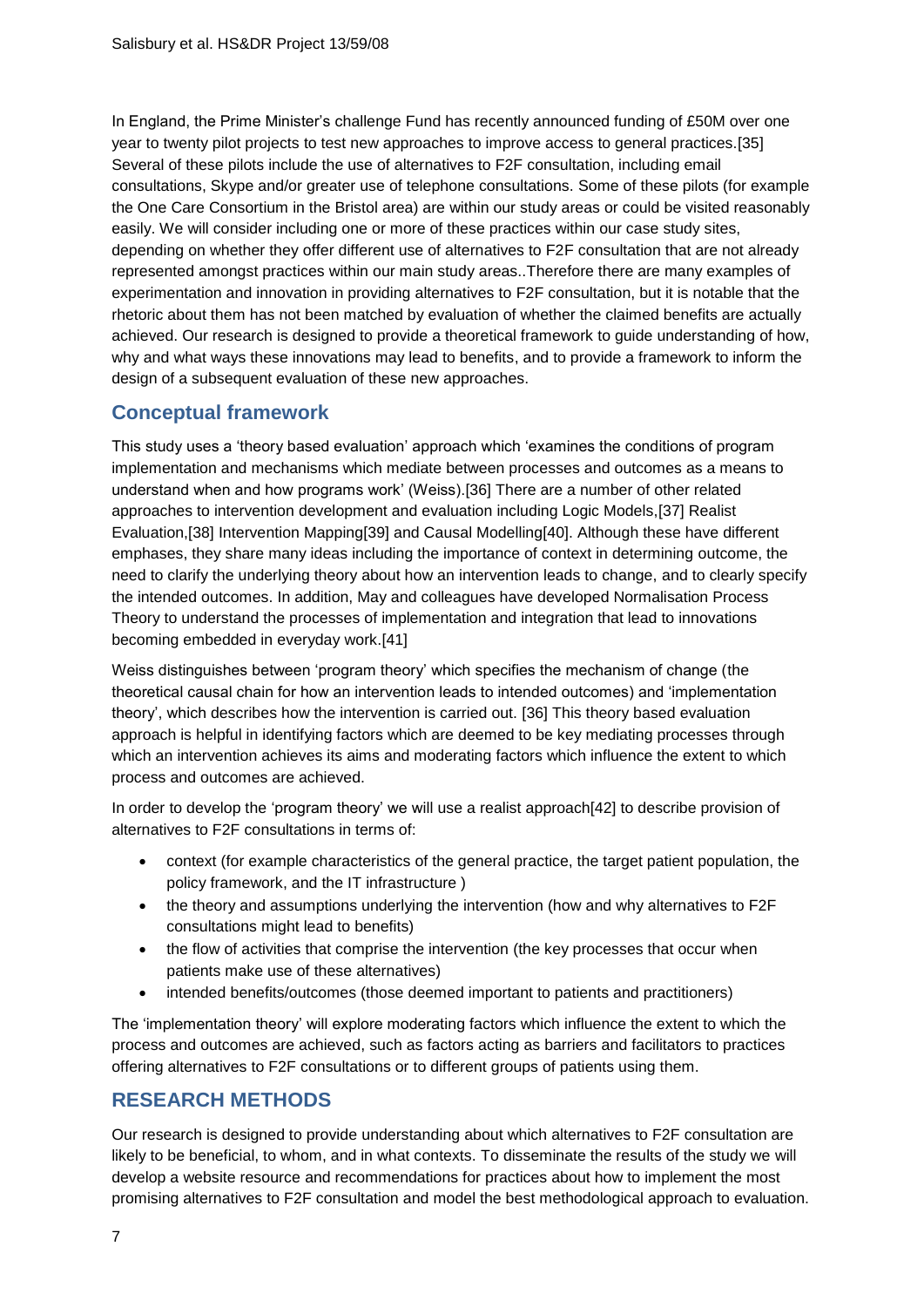This study covers the first stages of the MRC complex intervention framework i.e. identifying the evidence base, identifying/developing theory and modelling process and outcomes.[\[43\]](#page-21-17) These stages will inform future evaluation of use of the recommendations that we develop.

## **Phase 1: Identifying evidence base**

We will synthesise the literature on patient and staff experiences of alternatives to F2F consultations. We will also explore factors that promote or hinder implementation and uptake of these alternatives.

We will use an approach informed by realist review, a method for synthesising research evidence regarding complex interventions.[\[42,](#page-21-16)[44\]](#page-21-18) Policy and practice initiatives need to build on collective wisdom about the successes and failures of previous initiatives; our aim in this review will be to identify explanations of *why* and *how* various alternatives to F2F consultations might work (or not) with different populations, in different settings. Realist review offers a useful framework for identifying and managing syntheses of existing research and has been applied in such fields as lean thinking in health care,[\[45\]](#page-21-19) Internet-based medical education,[\[46\]](#page-21-20) social diffusion in health care,[\[47\]](#page-21-21) social networks and social capital in the self-management of chronic illness[\[48\]](#page-21-22) and the potential health effects of accessing online patients experiences.[\[49\]](#page-21-23)

The literature on this topic is likely to be diverse, encompassing both opinion pieces and empirical studies using trials, surveys, process evaluations, interviews and focus groups. Although our focus is research about general practice, we will take account of research from related settings (e.g. email communication between patients and specialists) if it provides lessons directly relevant to general practice. Our approach will be iterative and collaborative; SZ and HA (who are experienced in the field and the methods) will conduct the review. Being both located in Oxford they will meet regularly, both dedicating 30% of their time to the review over the first 6 months of the project. In Box 1 we summarise the 5 overlapping stages involved in the review, drawing on Ziebland and Wyke 2012.[\[49\]](#page-21-23)

### **Box 1: Summary of the Steps Taken to Develop a "Conceptual Map" of the potential for alternatives to F2F consultations in British Primary Care**

*Step 1: Clarification of Scope*

- a. Finalise the review question, currently: "What is known about the experiences of using alternatives to F2F consultations in primary care, including barriers to implementation in different settings and populations?"
- b. Develop an initial matrix to record the cumulative results from the literature.

*Step 2: Search for Evidence*

- a. We already have considerable existing knowledge of the literature based on our own and colleagues' bibliographic databases.
- b. We will conduct a wide-ranging search (with assistance from a librarian at the Oxford Knowledge Centre) to identify any studies that have explored, or tested, the effects of alternatives to F2F consultations in relation to experiences, or described theories or ideas about the potential effects
- c. SZ and HA will examine all resulting titles and abstracts and select potentially promising papers that could inform our thinking.
- d. More papers and books will be identified by "snowballing" from reference lists as promising ideas emerge.
- e. A final search for additional studies will be made when we have nearly completed our review or when we come across them in the course of our professional lives, for example, through discussions and seminars.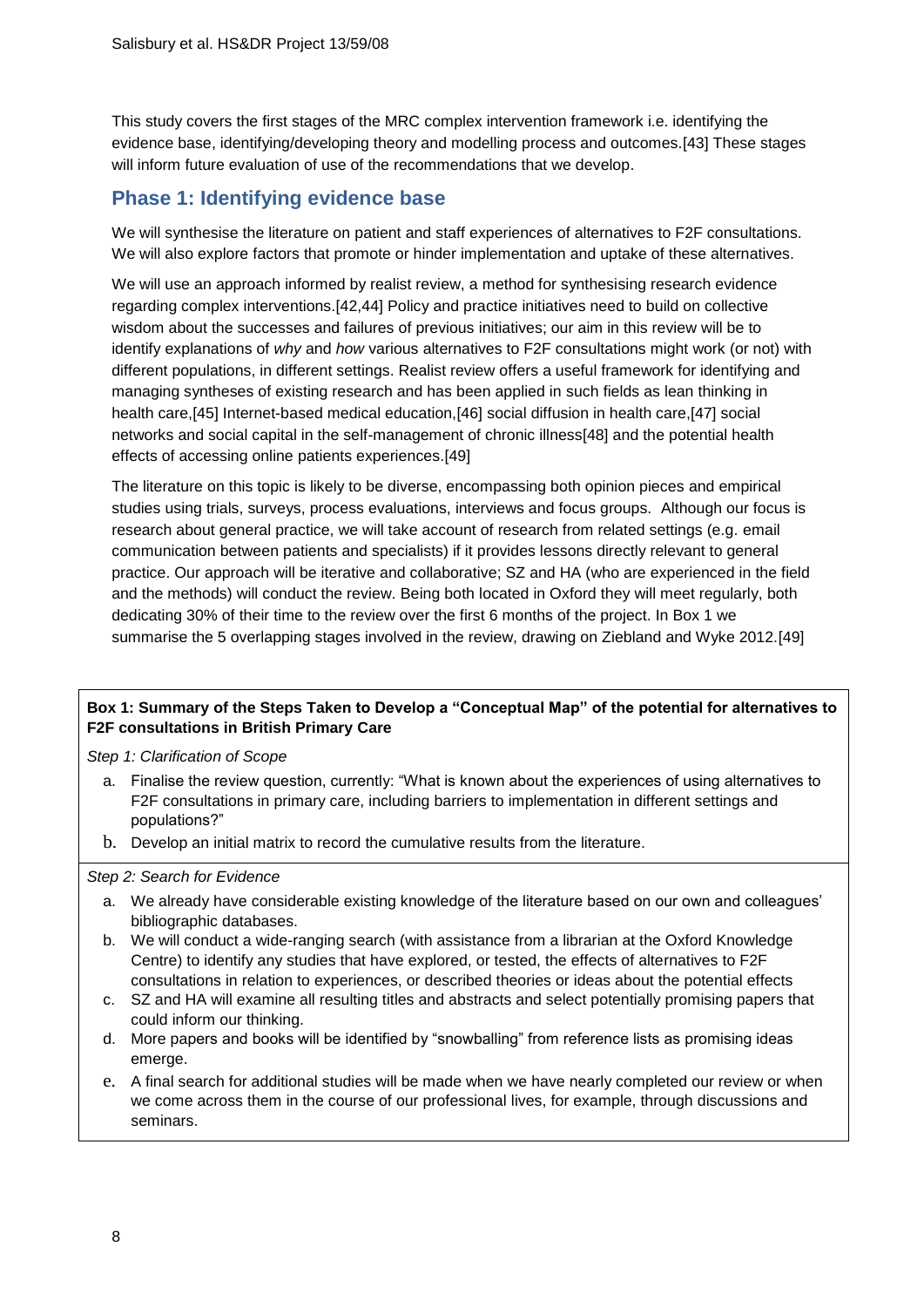*Step 3: Appraise Studies and Extract Data*

- a. At least one of us will read each of the full papers. Although we will use no formal quality appraisal tools, we will consider papers in relation to their:
	- Relevance: Does the research address the topic and enable us to add to, adapt, or amend the initial matrix developed in step 1b?
	- Rigour: Does the research support the conclusions drawn from it by the researchers or the reviewers?
- b. Both SZ and HA will identify papers containing important ideas and discuss their relevance during regular meetings throughout the review.
- c. This matrix will be our main data extraction framework; we will incorporate new categories if relevant during our initial reading.

*Step 4: Synthesize Evidence*

- a. Our initial "map" or overview will identify potential positive and negative effects of alternatives to F2F consultations, with particular focus on impact on inequalities and access, effect on patients and all staff working in primary care, and the potential mechanisms through which each effect might work.
- b. We will use constant comparison between reading and the working table to identify the point at which no new ideas are emerging and we are confident that we have achieved "saturation."
- c. We will draw up a glossary of terms defining, recording, and explaining key concepts; our understanding of them; and their application in this overview.

*Step 5: Disseminate and Evaluate*

- a. We will present and discuss the table and glossary at a full project team meeting.
- b. We will arrange a post-presentation discussion with interested parties at the Society for Academic Primary Care conference in 2015.
- c. At the end of the case study period we will present the conceptual review, along with the findings of the case studies, to the case study practices as part of our respondent validation exercise.
- d. We will submit the review to a peer reviewed journal

## **Phase 2: Developing theory**

This will be based on a mixed methods case study design[\[50\]](#page-21-24) employing a 'focused ethnography' approach.[\[51\]](#page-21-25)

### **Identifying case study sites**

In an initial scoping exercise we will conduct a survey of general practices. We plan an online survey, but in the first 50 practices we will pilot whether an online survey, a postal survey or a telephone survey produces a better response rate.

The sampling frame will be general practices in three areas of England and Scotland. This will include all practices within the Clinical Commissioning Groups in (a) Bristol, South Gloucestershire and North Somerset (n=107)(b) Oxford (n=82) in England and Lothian and Highland and Islands (n=245) in Scotland. This represents 434 practices. The practice manager (or a practice research lead, if known) will be sent an email with a link to a brief online questionnaire, hosted by Bristol Online Surveys. They will be asked to forward the link to all GPs in the practice. Where no reply is received from a practice, we will send one reminder to the practice manager by email and contact him or her once by telephone if necessary. The questionnaire will include questions about whether or not the practice provides consultations by telephone, email or internet video and for which purposes (categorised as initial assessment of symptoms/triage, follow-up, regular review, and/or discussion of test results). For each type of use, participants will indicate whether the practice provides the service frequently (for most patients requiring this type of service), regularly (on a daily basis), occasionally (less than once a day) or rarely (less than once a week). Participants will also be asked whether they have offered these options in the past and no longer do so. For each of the three alternative types of consultation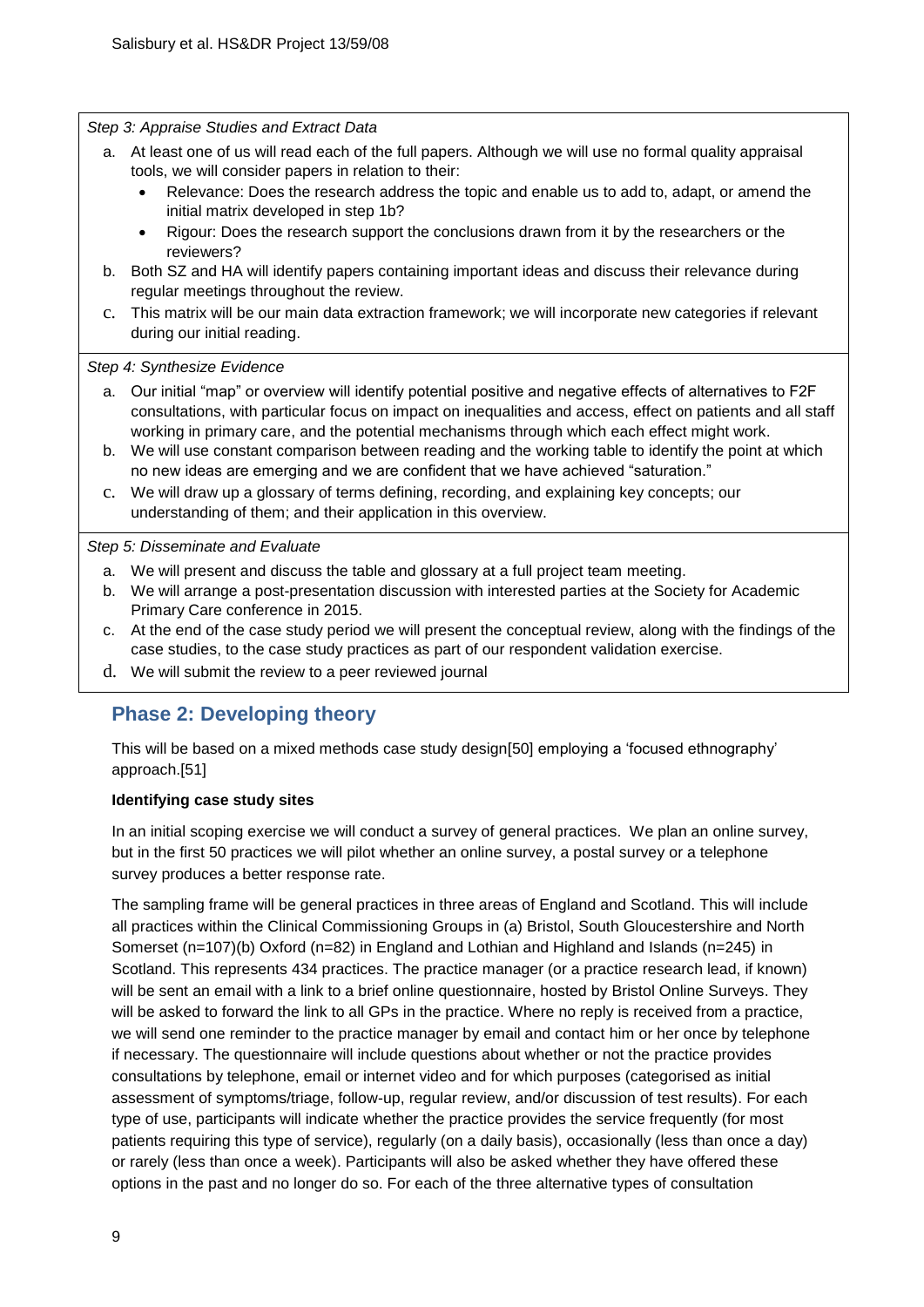(telephone, email, internet video), participants will be asked questions to determine whether they feel they are have made innovative or extensive use of these alternatives. These practices will be given a free-text box in which to provide any further comments they wish to make about how and why they or do not offer these alternatives to F2F consultation.

Of the 434 practices in the areas specified, we anticipate that about 40% (n=174) will reply. This assumption is based on our previous experience and a recent (unpublished) survey of access arrangements in general practices conducted by the Scottish government which achieved a response rate of 52%. Responses from 174 practices will allow us to estimate proportions within 95% confidence limits of ±7.5%. Descriptive statistics will be used to analyse the findings. However, the main purpose of the survey is not to make precise quantitative estimates of the use of alternatives to F2F consultation (as we anticipate that response rates will not be high enough to provide reliable and generalisable information) but to scope the range of services provided by different practices, and to identify potential candidate practices for the case studies.

Alongside the survey we will use several other methods to identify practices which currently (or have in the last three years) offered each of the alternatives to F2F consultation: (a) Many practices have their own websites describing the services they provide, so we will search the websites of practices in the three areas covered by this study and extract data in a structured form about any advertised used of alternatives to F2F consultation. (b) The applicants are already aware of practices in their local areas which have experience of using each of the three alternative forms of consultation. (c) we will contact the organisations promoting the types of service listed on page 5 and ask them which practices use their services in our study areas. (d) In England, local CCGs will also be asked to identify any practices that they are aware of which use (or have tried to use) any of the alternatives to F2F consultation. In Scotland we will also make use of the Scottish Centre for Telehealth and Telecare that has good inside knowledge of practices that have been experimenting with novel approaches to consulting. (e) we may become aware of general practices which are making particularly interesting use of alternatives to F2F but which are outside the three areas specified (e.g. practices in London). We will retain the option to include one or two practices of this type if it is feasible in terms of travel time for the researcher and it benefits the research.

From these various sources of information we will construct a matrix describing practices which have varied experience of implementing each of the different types of alternatives to F2F consultation. We will use this matrix to identify and recruit approximately 8 practices with varied experience of implementing alternatives to act as case studies. This will include practices which make extensive use of different types of alternatives to F2F consultation and others which have tried and rejected or substantially modified their plans to use alternatives.

We will recruit about eight case study practices in different areas (three near Bristol, three near Oxford and two in Scotland). We will purposively select practices to include different types of area (urban/rural), population (affluent/deprived; ethnicity) and practice size. We recognise that there is potential for bias because, at first sight, the research areas are all relatively affluent medium sized cities with a predominantly white and well educated population. However, within the research area there are many practices in deprived (e.g. Hartcliffe in Bristol, Blackbird Leys in Oxford, Criagmillar in Edinburgh) or rural areas (e.g. South Gloucestershire, Western Isles), as well as providing care to populations with a high proportion of ethnic minority groups (e.g. St Paul's, Bristol). We will ensure that the practices included in the study are diverse in terms of practice setting and population.

#### **Case studies**

The take up of alternatives to F2F consultation has been lower in medicine than in most other professions, and some of the reasons for this have been described in earlier qualitative research.[\[3-5\]](#page-20-2) By focusing on practices which have tried to offer alternatives, including some that deem their use successful, we aim to learn lessons about how practices have overcome problems such as barriers to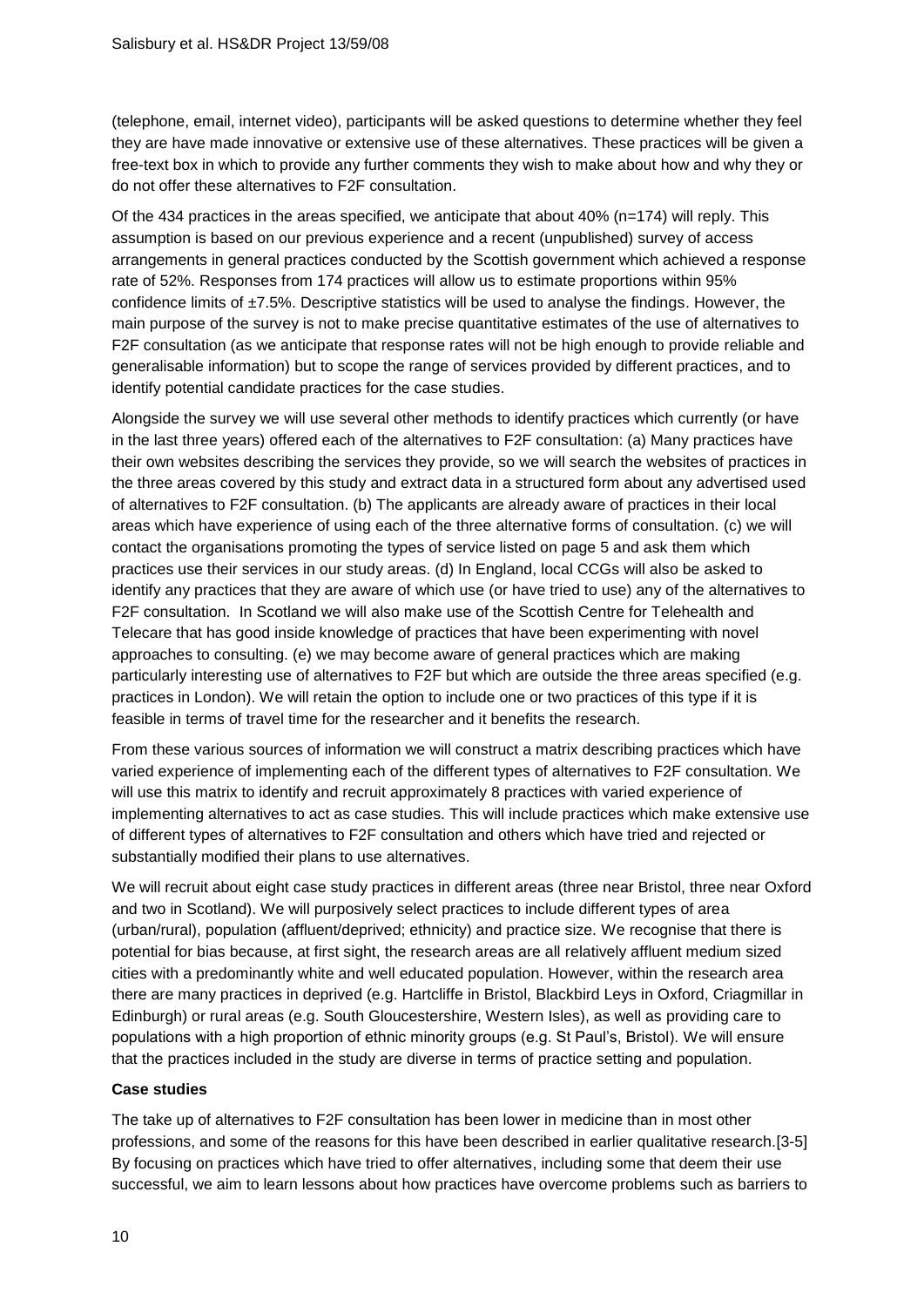implementation and the key factors that made this possible. We will also gain understanding of the motivations of practitioners who have or have not offered alternatives to F2F consultations, the experience of different groups of patients who have had the opportunity to use these alternatives, the benefits and disadvantages from the perspectives of patients and practitioners, and the problems that remain.

A key focus of interest will be which groups of patients make use of and have most to gain from these alternative forms of access and whether these new approaches are increasing or reducing inequalities of access. This will include consideration of which groups are currently disadvantaged by the limited provision of alternatives to F2F care. We will explore the impact of provision of these alternatives on patient satisfaction with access to general practice. We will also explore clinicians' perceptions of the impact of new forms of consultation on their workload and the appropriateness of patient contacts, as well as factors that would facilitate wider implementation of these new models of care.

We will take a focused ethnography approach to the case studies. Focused ethnographies[\[51\]](#page-21-25) share many of the characteristics of classic ethnographies i.e. they are explorative rather than hypothesis testing, they elicit unstructured data in the form of field notes and transcripts from semi-structured interviews, involve a small sample, collect rich data and result in a narrative (rather than quantified) description which acknowledges the importance of interpretation of the significance of observed or reported behaviours:[\[52\]](#page-21-26) Ethnography aims to provide insights into people's views and actions by observing the contexts and locations they inhabit.[\[53\]](#page-21-27) Ethnographic methods have been used in primary care for several notable studies[\[54-56\]](#page-21-28) but require skilled researchers and usually an intensive period of immersion (often by a sole researcher) in the study setting.

In a focused ethnography (FE) rather than embedding a single researcher in a social setting for a lengthy period, more targeted data collection is used to explore the study topics. '*Knowledge of what is known in the literature or in clinical practice will help determine an appropriate question to generate new findings that are relevant and useful for the service environment' (Higginbottom).[\[51\]](#page-21-25)* We propose to use FE methods, drawing on our existing knowledge of the literature, policy and practice. Each of a small team of researchers will work intensively in two or three practices in their local region.

The methods include collecting detailed observations and interviews. One member of the research team will base themselves at each practice, observing, attending team meetings and interviewing practice administrative staff, general practitioners (GPs) and patients. We will gather data through non-participant observation and semi-structured formal and informal interviews, and also review any practice documents or protocols on non F2F consultations. Observations and informal interviews will be described in field-notes while more formal interviews will be audio recorded for transcription. We will also gather anonymised data about consultations which will contribute to a quantitative analysis.

- 1. **Administrative staff.** We will interview practice managerial and reception staff in each case study practice and work with them to create structured summary profiles of the types of alternative consultations that are (or were) provided, how these are/were provided (e.g. timing, volume, staffing) and any parameters for the types of patients who are/were allowed or encouraged to use these alternatives (for example, many practices do not allow telephone consultations with regard to babies). These practice staff (approx 2 per practice, 16 in total) will also be invited to take part in interviews about barriers to implementation of alternatives to F2F consultation, how these were or were not overcome, and the intended benefits of these alternatives.
- 2. **General Practitioners:** We will ask each participating practice to nominate the most appropriate GP(s ) to be interviewed about the practice's use of alternatives to F2F consultation. Across the case studies we will seek to ensure diversity in the GPs in terms of their gender and years since qualification. The interviews will explore why they offered specific alternatives to F2F consultation for different purposes, what benefit to patients or the practice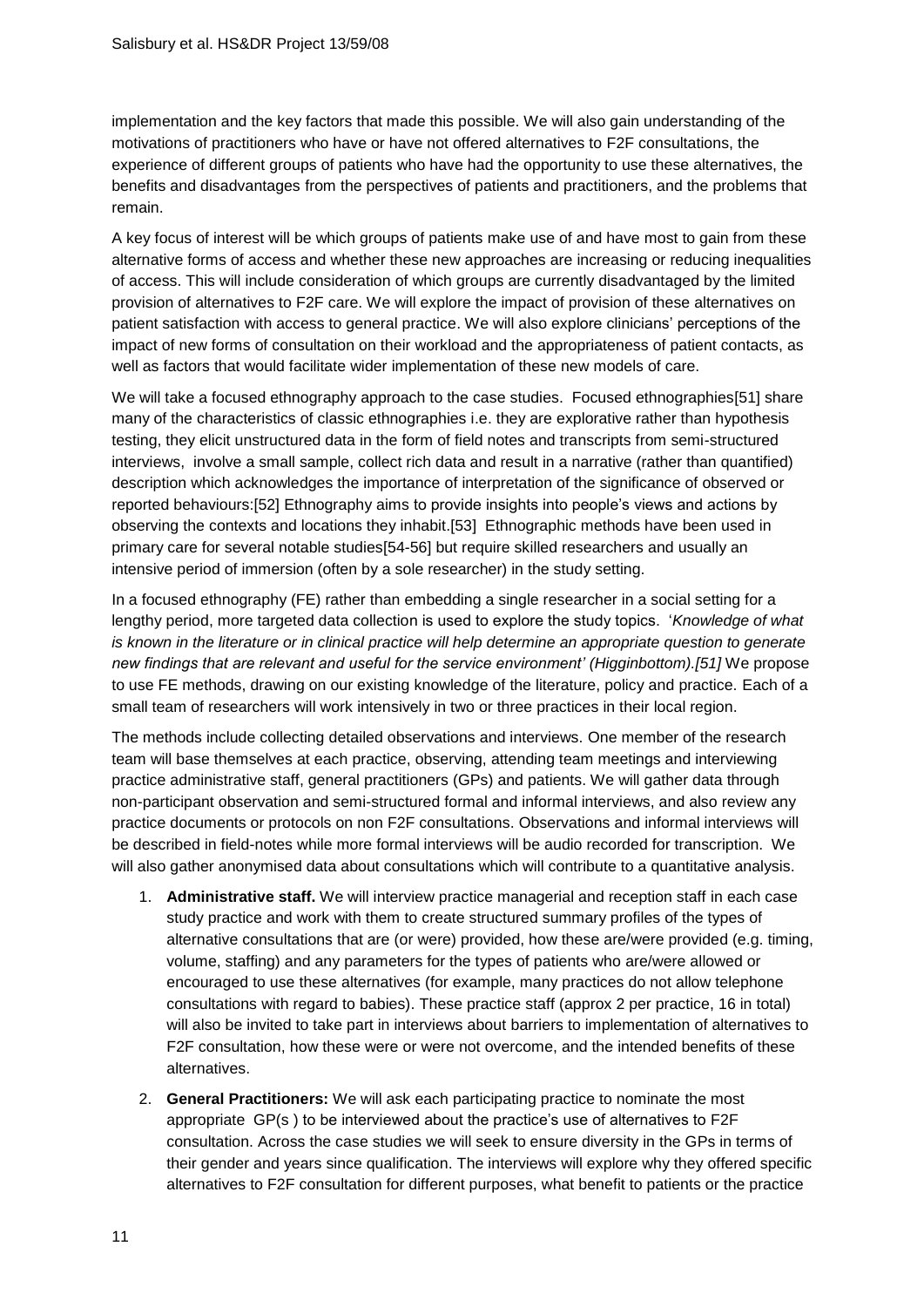they hoped this would provide (and how), what experience they had of introducing or conducting these alternative consultations, difficulties they had encountered and how these were or were not overcome, and any concerns about wider use of these alternatives.

3. **Patients:** We will interview a sample of patients with a range of characteristics about their attitudes to and experience of alternatives to F2F consultations. In order to explore the views of different patient groups we will purposively select 40 to 50 patients (about 6 per practice) with different characteristics in relation to age, sex, ethnicity, deprivation, disability, frequency of attendance and whether or not they have long term health conditions. We will initially identify and seek to recruit patients opportunistically from those who have contacted the practice to make use of one form of alternative to F2F consultations. In subsequent interviews we will purposively seek to recruit patients with particular characteristics in each practice in order to ensure that participants with the range of characteristics listed above are included. This will include some patients who have chosen to make a F2F consultation when they could have asked for another form of consultation.

Practice staff will identify patients with the appropriate characteristics and send them information about the study by post, asking if they would be willing to be interviewed by a researcher. In some cases, patients may be given this information when they attend the surgery. Those who express an interest will then be telephoned by the researcher who will arrange a time for them to be interviewed at their GP surgery or in their home. In the interviews the researcher will ask patients about their perceptions of the advantages and disadvantages of alternatives to F2F consultation, their experience of these alternatives and how access to these alternatives could be improved. They will be asked to describe their last 'non-F2F' consultation, their satisfaction with aspects of it, how it compared with their experience of F2F consultations, and whether they feel the use of alternatives affects the nature of their relationship with their GP. Patients will be asked about their use of related technologies such as email and internet video in other areas of their lives.

We are keen to include a number of interviews with people who are regarded as 'hard to reach' in research. Drawing on the experience of the Oxford group in this area we will (through targeted sampling at the case study practices) make particular efforts to include parents and carers of people with complex needs, young men, homeless people and minority ethnic groups. We will be looking at the range of problems and issues for these hard to reach groups, rather than aiming to make statements about specific population sub-groups e.g. the homeless, as we agree that numbers will be too small for a specific sub-group. To make it easier for people from these groups to participate we will offer telephone interviews,individual or paired interviews, and will also explore whether the opportunity to provide online comment might expand participation from people for whom a face to face interview is not appropriate.

- 4. Wider team impacts. In addition to the preceding three groups, we will also undertake interviews (face-to-face or telephone) with other team members associated with the case study practices. Our sampling will include practice-based and community based nurses, pharmacists, and allied health professionals (such as phlebotomists, community-based physiotherapists). Interviews will incorporate a small number of questions addressing issues relating to workload volume and redistribution (drawing on our experience from the ESTEEM trial in which we observed that introducing telephone consultations resulted in redistribution of workload from face-to-face to telephone, and from doctor to nurse), patient safety (including prescribing safety), system-related issues (computer systems, appointment systems, telephone systems). We will also consider prompting interviewees on issues relating to critical incidents or significant events associated with the introduction and/or maintenance of new technologies and platforms for consulting
- 5. **Analysis of routine consultation data:** We will explore how practices record their use of alternatives to F2F consultations. If possible, we will collect and analyse quantitative data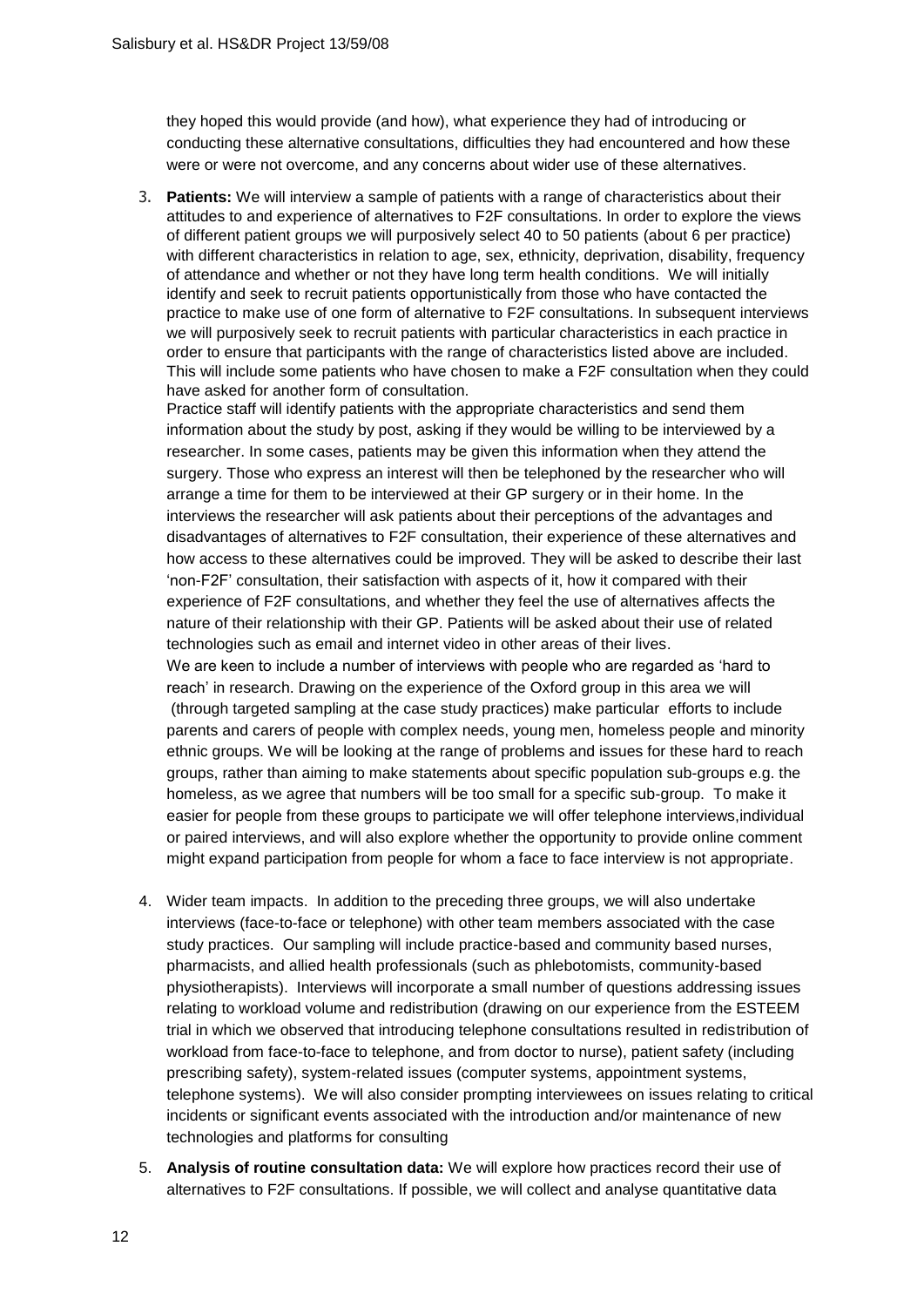about the use of alternatives to F2F consultations by the case study practices using anonymised routinely collected data. Data about types of consultation (e.g. F2F, telephone, email) are in theory available in most general practice computer systems, but they may not be used reliably. For example, if a GP logs in and starts his or her day conducting F2F consultations, he or she may not change the field for consultation type when they conduct a telephone consultation. The extent to which this happens may vary by doctor and by practice. We know from our experience gained in several previous projects (e.g. Esteem[\[56\]](#page-21-29), Advanced Access[\[57\]](#page-21-30)) that data about consultation type is recorded in at least some practices. We will seek to validate the reliability of the data collected in the case study practices through direct observation and data validity checks (e.g. by comparison between the appointment system and the consultation record)

If the data appear to be reasonably reliable in at least some of the case study practices we will conduct searches using these practices' computer systems and download anonymised details of consultations for further analysis. We will extract pseudo-anonymous data on all consultations in the practice over a 12 month period, including details of patient age, sex, ethnicity (the majority of patients in general practice now have a record of ethnicity), index of multiple deprivation (by matching to postcode before data leaves the practice to ensure anonymity), clinician type (doctor or nurse), date and time of consultation, and type of consultation. We will include a pseudo-anonymous identifier for each patient, for which the key is only held by the practice and not available to the research team. In a separate data extraction exercise we will extract data about the number of chronic conditions diagnosed in each patient to generate a multimorbidity score, as a measure of health care need, using methods developed within another project funded by the HS&DR programme. This dataset will also use the same pseudo-anonymous identifier to allow it to be matched to the dataset of consultations. The combined dataset will be used for analysis. The focus of this analysis will be to quantify the extent to which alternatives to F2F consultation are used, including the number of patients using different alternatives, how this has changed over time, and in particular take-up by patients from different patient groups in terms of characteristics such as age, sex, deprivation and multimorbidity.

6. In each of the case study practices, we will review notes/minutes from practice meetings with a view to identifying technology and consulting-related issues raised over the six-month period following the introduction of new technologies within the practice. Should practices be reluctant to disclose the full minutes, we will ask the practice manager or one of the GPs to review the minutes, identifying and extracting the relevant information for our review.

## **Data collection and analysis**

#### **Qualitative data**

To make sure that the ethnographic study team works cohesively on the data collection and analysis the researchers will all attend a two day qualitative data analysis course in Oxford. The ethnography research team (3 researchers, SZ and HA) will have conference calls every two weeks throughout this phase of the project, as well as occasional meetings.

Observations in formal meetings will be noted at the time but since this can feel intrusive during informal encounters, the researchers will write up field notes as soon as feasible after the event. Formal interviews will be digitally recorded with the consent of participants, using an encrypted recorder. The files will be fully transcribed by a professional transcription service.

The steps for analysing the interviews and field notes will be to: (a) agree a thematic coding structure with descriptive labels (b) use the qualitative software package NVivo to gather related sections of the transcripts and field notes under thematic codes (c) produce a series of NVivo 'reports containing all the relevant data across the case study sites (d) apply the OSOP method[\[58\]](#page-22-0) to identify the line of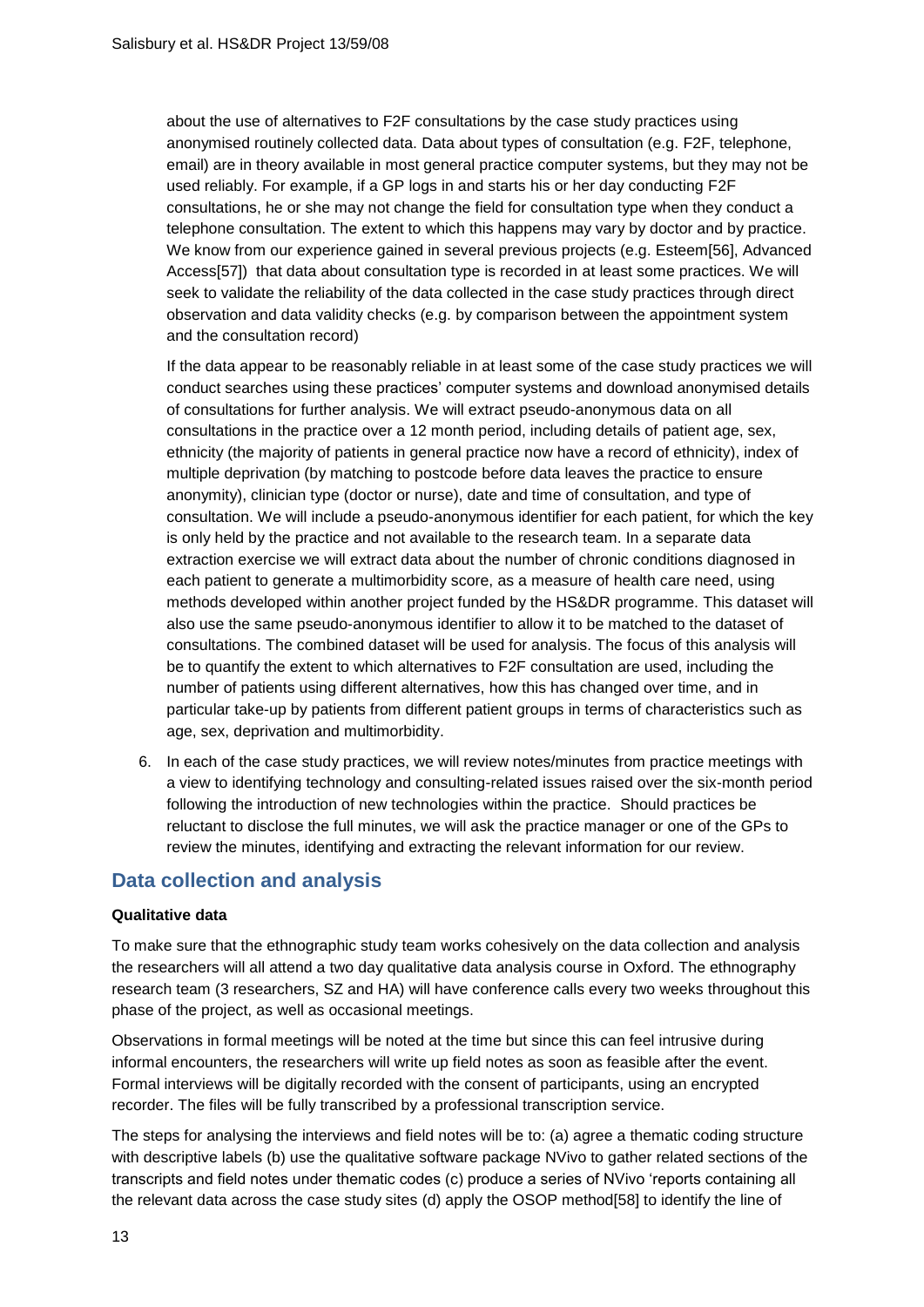argument in each report (e) identify outliers or negative cases (f) present summaries of the main findings to the wider project team, staff at the case study practices and invited discussion groups following conference presentations on the results.

We will explore how and why the practices offered alternative forms of consultation, what problems they were trying to solve, the intended benefits of offering the alternatives and their implicit or explicit assumptions about how providing alternatives might lead to these benefits (the causal chain). The qualitative data from the interviews will also allow exploration of factors which affect the implementation or effectiveness of the alternatives, including patient or doctor characteristics or practice factors such as IT infrastructure, culture or organisation. We will explore patients' perceptions of the advantages and disadvantages of alternatives to F2F consultation, and what factors in terms of patient characteristics, purpose of the consultation or type of technology influence these perceptions. We will particularly seek to understand how different forms of communication impact on the nature of the consultation and on the clinician-patient relationship.

#### **Quantitative data**

It is important to note that the main focus of the analysis from this research is qualitative. We will explore the feasibility of collecting quantitative data about the number of consultations of different types, as this has important implications for later evaluation in a subsequent study. Analysis of any available data, whilst not crucial to our main objectives, will help enrich our understanding. Analysis and reporting of quantitative analyses will be conducted in accordance with STROBE guidelines.[\[59\]](#page-22-1) In the main, quantitative analyses will be descriptive, calculating the percentages and rates of different types of consultations within the case study practices. 95% confidence intervals will also be obtained. In exploratory analyses (since the study has not been powered for such analyses) we will compare rates of different types of consultations for different groups of patients (relating to age, gender, deprivation, ethnicity and multimorbidity for example) using appropriate regression models (such as Poisson regression), controlling for clustering by practice. Interpretation of these exploratory analyses will focus on interpretation of 95% confidence intervals.

### **Phase 3: Modelling process and outcomes**

#### **Synthesis of findings**

We recognise that different types of contact will probably be most useful for different types of patients, for different purposes and in different practice contexts. Using a theory based evaluation approach we will draw on the findings from the evidence synthesis and the case studies in order to gain understanding of relationships between the context (patient population, practice environment, necessary resources), the aims of providing alternatives to F2F consultations, factors influencing provision and uptake of the alternatives, and the desired and apparent benefits of these alternatives, from the perspectives of patients and health professionals. These comprise the 'program theory' as described earlier. We will also describe factors that appear to have an important effect on the implementation of alternatives to F2F consultations, representing the 'implementation theory'.

The analysis and synthesis of findings will initially be developed by the research team through discussion. We will then seek to optimise and validate our findings by discussing them at a workshop with our advisory group, to include representatives of key stake-holder groups such as patients, GPs and other practice staff, and commissioners and managers.

#### **Modelling outcomes**

One key aspect of the case studies will be to gain understanding about what practices are hoping to achieve by offering alternatives to F2F consultation, and the benefits that patients are seeking from greater access to these alternatives. It will be important to determine the outcomes which are most important from the different perspectives of patients and health professionals. These include not only benefits but also potential adverse consequences. How we structure the description of these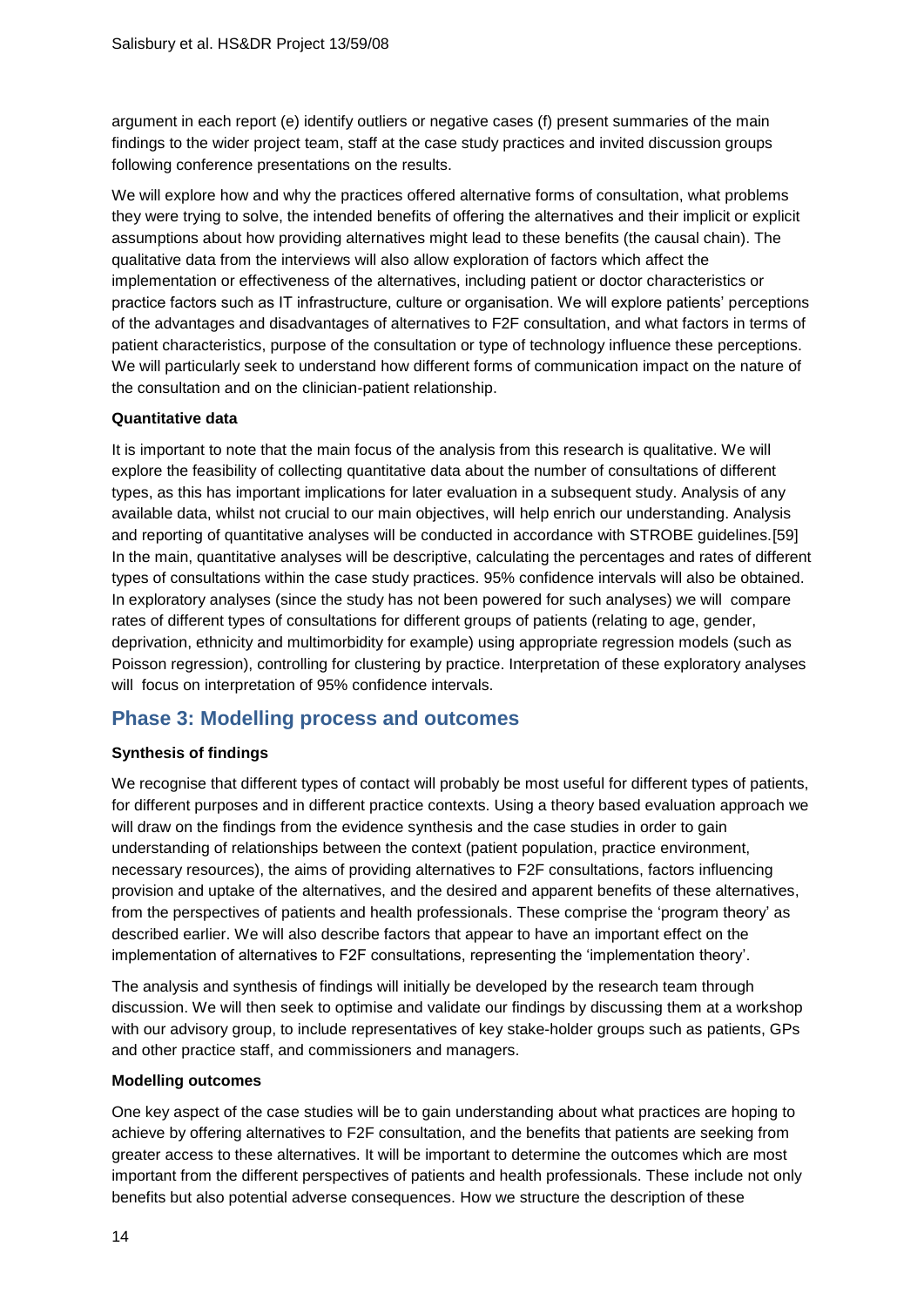outcomes will be guided by the qualitative data, but provisionally we will use relevant sections of the taxonomy of outcomes of interest provided by the Cochrane Consumers & Communication Review Group[\[60\]](#page-22-2) to inform our interview guides and our analysis of data. Relevant elements of this taxonomy are shown below:

### *Patient*

- Communication enhancement improved communication with provider, patient enablement.
- Evaluation of care consumer-professional interactions experience, perceptions of care, satisfaction, relationship between patient/professional.
- Health status and wellbeing physical health of patient, psychological health of patient, psychosocial outcomes.
- Treatment outcomes adverse outcomes, clinical assessments, pain assessment/control, physiological measures.
- Patient safety

### *Healthcare professional*

 Knowledge and understanding – attitudes, behaviour of health professionals, level of knowledge and skills, consultation processes.

### *Health service*

- Adverse events reporting, complaints and litigation.
- Health economic outcomes cost of specific interventions, cost of care.
- Service utilisation number of consultations, referral rates, admission to hospital, use of specific services
- Workload for GPs and other members of the practice team
- Of particular relevance to this study is the issue of efficiency how general practices can manage increasing demand within resources which are declining in real terms

Alongside establishing the outcomes that are most important, we will consider how these can best be operationalised and measured. Where appropriate we will explore with practices the feasibility of collecting data in relation to these outcomes. For outcomes relating to service utilisation, this will be informed by our experience of seeking to obtain anonymised quantitative data from general practice computer systems.

### **Impact on reducing health inequalities**

One particular issue of relevance to this study is whether providing alternatives to F2F consultation increases or decreases inequalities of access to primary health care. There is potential for decreased inequalities where, for example, these alternatives improve access for people who find it difficult to get to the GP surgery (e.g. the housebound, commuters). On the other hand, evidence from previous evaluations of new forms of access (e.g. NHS walk-in centres,[\[61\]](#page-22-3) NHS Direct[\[55\]](#page-21-31)) shows that use is associated with increased education and affluence and there is some evidence that the same is true of email consultation, [\[26,](#page-21-0)[27\]](#page-21-1) so greater provision of alternatives to F2F consultation could represent investment in providing care for those groups of the population with the fewest health needs. Using both qualitative and quantitative data from phase 2 we will seek to identify and model the ways in which greater provision of alternatives of F2F consultation may impact on health inequalities, and will make recommendations about key variables which will need to be measured in subsequent research to test these effects.

### **Development of web resource and recommendations**

Based on our findings we will develop a series of recommendations about the most appropriate and promising applications of alternatives to F2F consultations for different patient groups.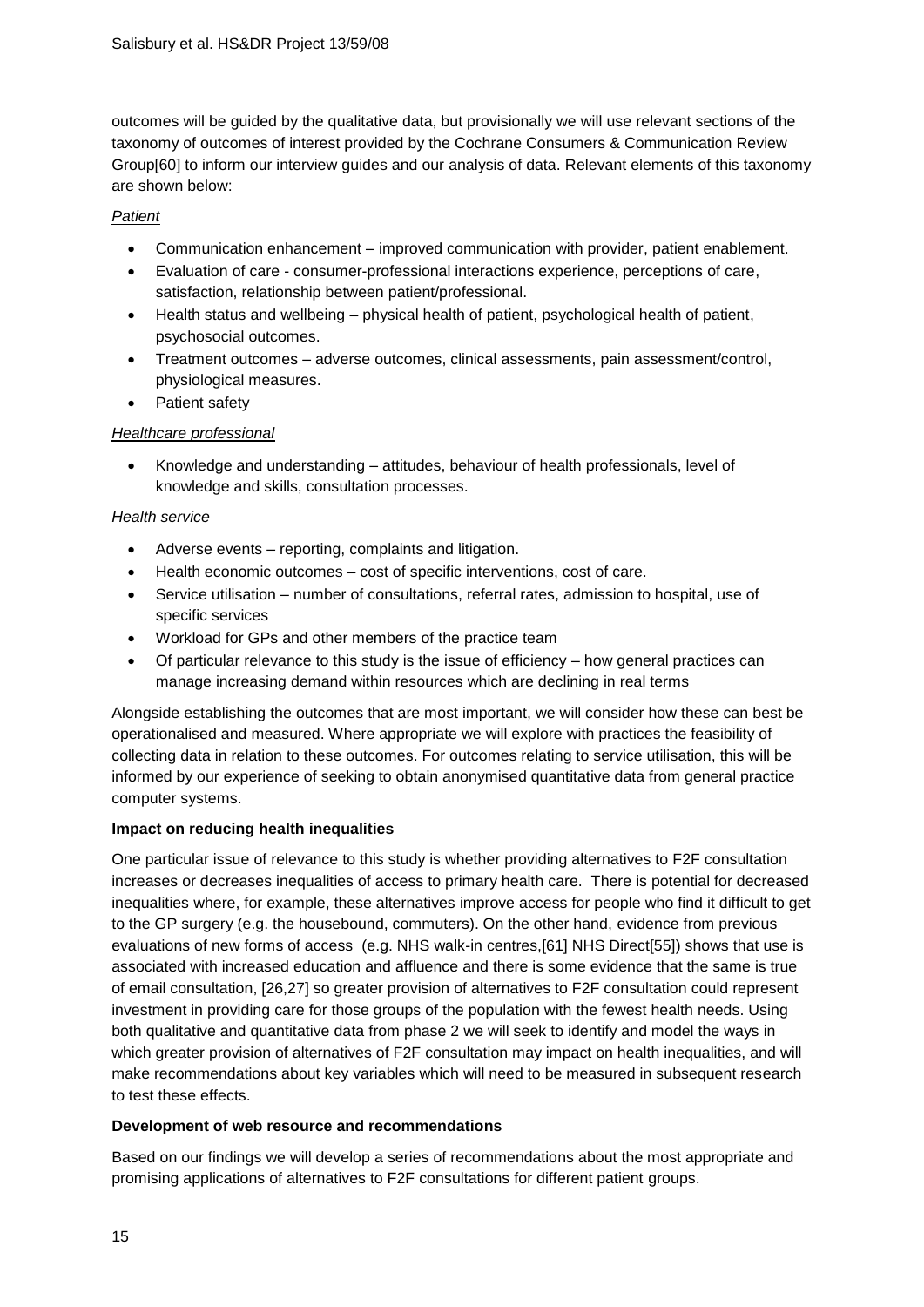These recommendations will be made available via a website which provides an online resource for practices considering greater provision of alternatives to F2F consultations. The website will provide practical solutions to problems others have discovered in setting up and running alternative consultations. For example this might be a secure web-based self-triage questionnaire which would allow patients to decide what type of consultation was likely to be most successful for them and their particular problem or the potential benefits of providing greater use of structured online templates via asynchronous messaging for regular review of patients with long term conditions, along with guidance about suitable software to support such a development. We do not anticipate one set of prescriptive recommendations. Instead, we anticipate that there will be a set of recommendations and resources for different types of purpose e.g. initial assessment and triage, regular review, screening, supporting patient self-management. The online resource will include a 'self-appraisal tool' (to allow practices to assess how well they are providing options for access, particularly for hard to reach groups), and then guidance about providing greater use of email, telephone and/or internet video consultations. In each case this could include:

- a summary of existing evidence about the effects of providing these alternatives to F2F consultation for different purposes, including highlighting where there is a lack of evidence particularly in relation to the types of people who may be advantaged and disadvantaged by these technologies (for example telephone triage for those with hearing or communication difficulty).
- examples of good practice from other general practices which have introduced these services, with case studies and use of media such as YouTube videos to aid dissemination. This will include descriptions of key factors which facilitated implementation, along with barriers to implementation and how these might be overcome
- key infrastructure which needs to be in place for successful implementation (e.g. enhanced telephone systems or IT systems)
- specific examples of communication software, for example video-calling technology, that have been appraised by NHS IT experts and and found to be secure and appropriate for use.
- methods of incorporating e-communications securely and seamlessly within the electronic medical record (EMR). Exploring the desirability, potential and resource implications of attaching whole audio or video recorded consultations to the EMR
- highlighting other important issues that practices need to consider, such as in relation to data security (such as providing secure methods of providing logons to patients, assuring that the environment in which telephone or video-consulting takes places is secure), patient safety, staffing, and training
- likely impacts (both intended benefits for example improved continuity of care) and potential adverse consequences (for example to assuage fears of being swamped by e-consulting). Both of these issues (continuity and workload) could be audited by practices
- One possible web-based service would be the creation of a forum where people who have successfully started a service might give advice to those starting out.

### **Framework for subsequent evaluation**

Use of the MRC complex intervention framework will provide a theoretical basis for the recommendations and website resource. However, in addition to providing practical advice for implementing new technologies our research will provide a framework for more rigorous evaluation heretofore lacking in some of these areas. It is important that we can be confident the introduction of new technologies improve care or improve efficiency and that they do this fairly for different groups in society. Treating provision of alternatives to F2F consultations based on our recommendations as an intervention, this research will provide a framework for subsequent pilot studies and formal evaluations of the implementation of technologies or combinations of technologies. The understanding gained through this study will help to determine the key contextual factors, processes and outcome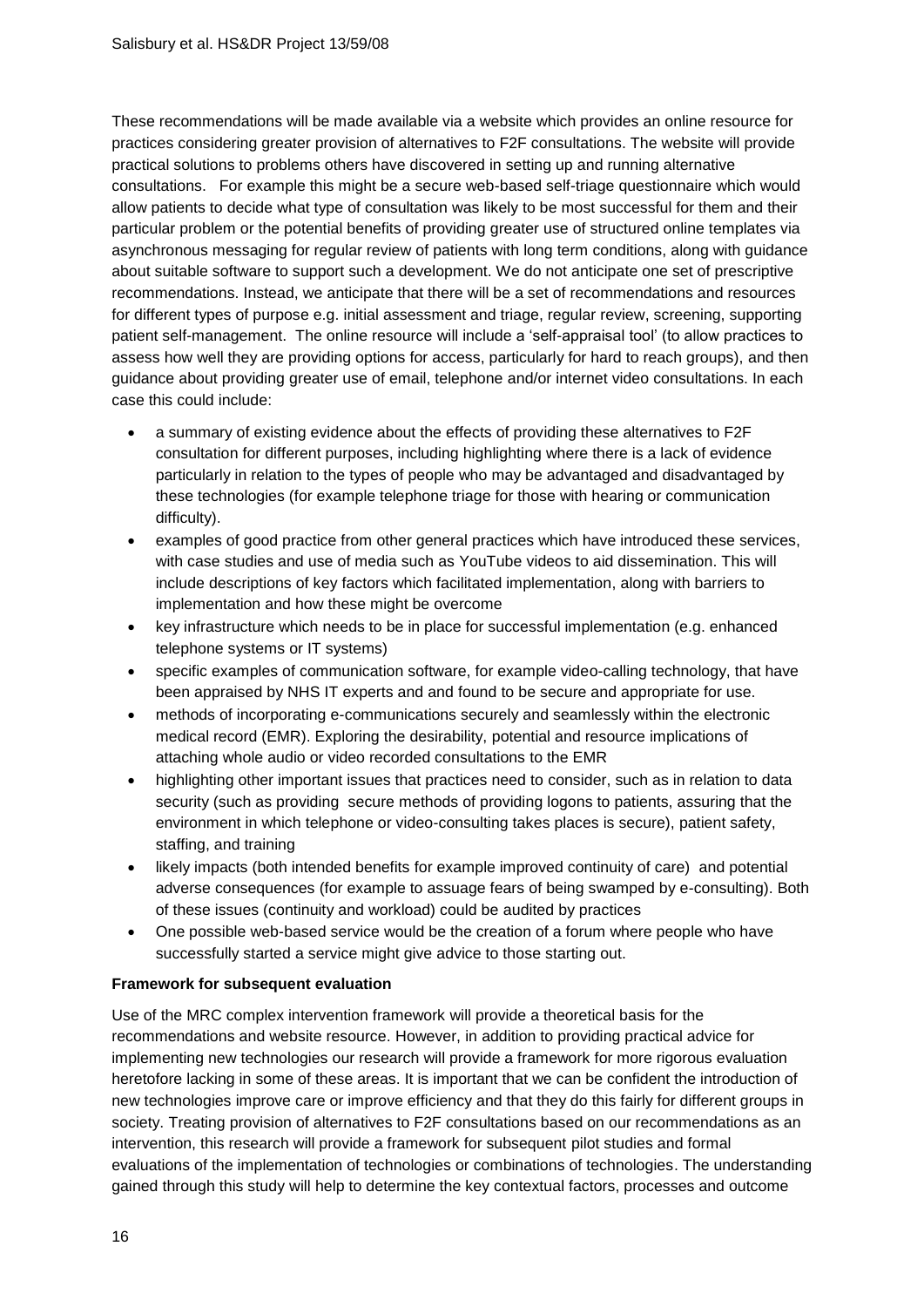measures that need to be assessed in such evaluations. We recognise the challenges posed by the heterogenous way new technologies may be applied and indeed the current context which has encouraged the uptake of these technologies in advance of the evidence, such that conventional experimental intervention studies may not be possible, but the work described here will provide learning in its own right about the benefits of alternatives to F2F consultations, will help to clarify thinking and assumptions about how and they these new approaches might lead to benefits (and highlight potential adverse effects), and will provide a framework for evaluation.

With this in mind we expect qualitative and quantitative data from the case studies will be used to address questions about the feasibility of different interventions, the feasibility of evaluating these and the best methodological approach to evaluation, including:

- An estimate of the proportion of practices which are readily identifiable as providing alternatives to F2F consultation of different types (although this may not be an accurate representation of all practices offering alternatives, depending on the response rate to the survey, only those who are identifiable will be useful for future evaluation)
- the feasibility of providing different types of alternatives to F2F consultation in different types of practice
- which alternatives to F2F consultations to offer for different purposes
- the extent to which implementation of alternatives to F2F consultation can be standardised between different practices
- the number and types of patients who are likely to use different types of alternative to F2F consultation, for which purposes, and likely consultation rates
- key processes which appear to influence implementation and impact and which therefore need to be measured (e.g. the number of telephone lines available, the speed with which emails are answered)
- the outcomes which are deemed to be most important to patients and health care professionals, and which therefore need to be included as outcome measures for evaluation
- the feasibility of measuring these outcomes
- the potential wider impacts on the practice and patient population which need to be assessed
- potential impacts on health inequalities
- what types of quantitative research methods for particular technological interventions are feasible ( if any). For example an individually randomised controlled trial of provision of access to webmail or video consulting might be possible or an interrupted time series following the introduction of telephone triage, Our research will help determine whether it would be possible to randomise practices to following the recommendations (or not) and if so which key practice factors should be included as stratification variables
- contextual factors which are likely to affect implementation and the impact of the recommendations, which should be collected at baseline in any evaluation.

# **Dissemination and projected outputs**

### **Dissemination**

We are very conscious of the fact that much academic research has very limited impact, and it is incumbent on researchers to think creatively about how they can devise knowledge translation strategies and provide practical resources to increase the chances of their findings being useful and actually used in the NHS. With this in mind, we will disseminate our findings to a range of audiences in the following ways:

*General practices:* The main practical endpoint of this research will be recommendations for practices about ways that they could change practice and a website resource to help them implement change, including a summary of evidence and guidance based on the experience of other practices. These will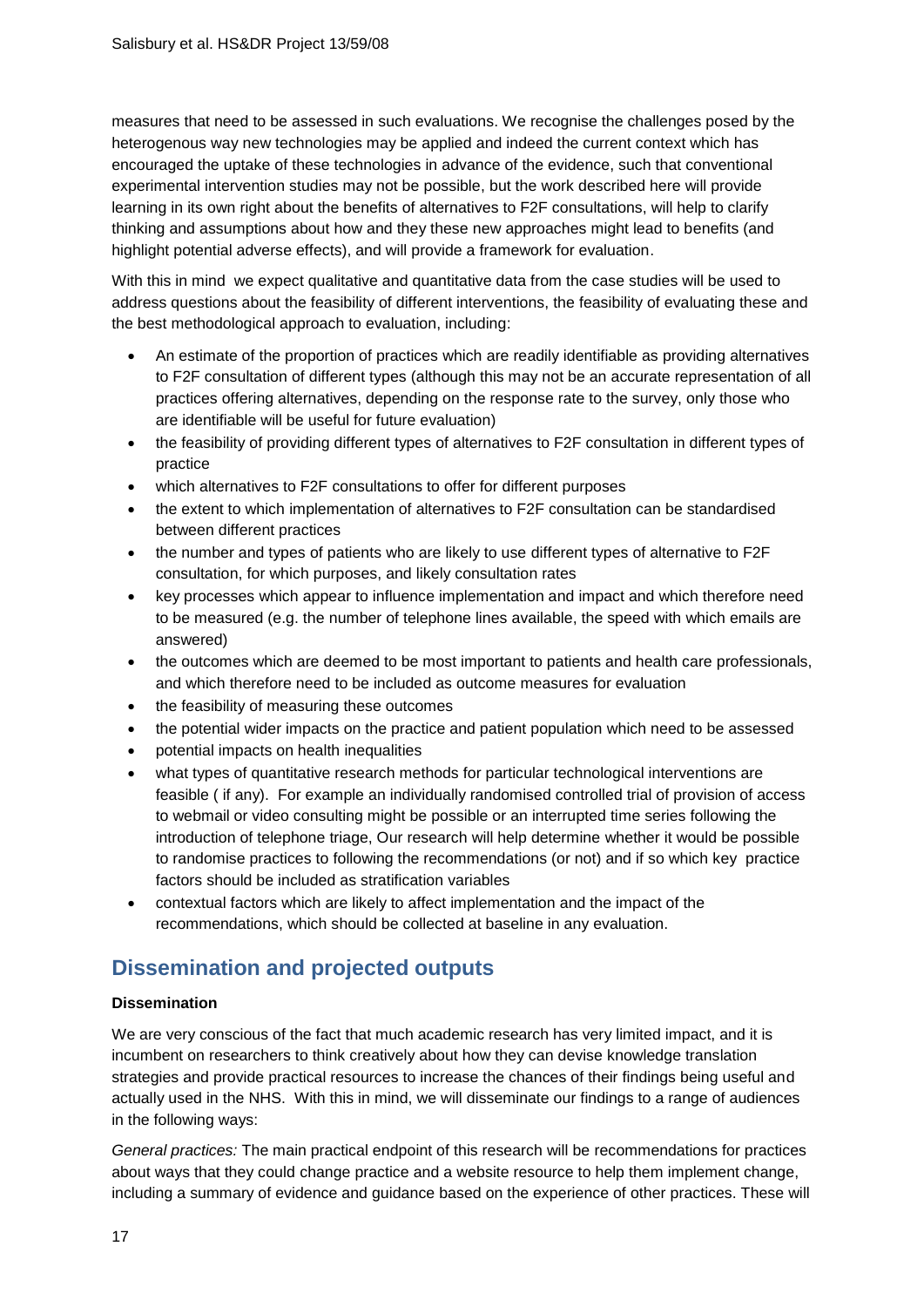be available from a project website. We will also write articles for widely read professional publications such as Pulse to make practices aware of these resources. GPs are influenced to some extent by academic publications in certain widely read journals such as the BMJ and the British Journal of General Practice. Academic publications also have indirect effects as they are picked up by professional magazines and influence guidelines and incentive schemes. We will help to facilitate this process through press releases. The Centre for Academic Primary Care in Bristol is in the process of appointing a communications officer whose role will be to improve the dissemination of its research in order to maximise 'real-world' impact.

*Patients and the public:* The project website will summarise the key findings of our research in lay terms, along with examples of how some practices are offering alternatives to F2F consultation and potential benefits for patients. Through press releases to lay media we expect that this story will be picked up by newspapers, magazines and websites. We think it is likely that the lay media will find this topic interesting, since the issue of difficulties in getting an appointment to see a GP is always newsworthy.

*Managers, commissioners and policy makers:* We will provide a brief report in a form useful to managers, probably working with NIHR to develop a short and engaging briefing paper, linked to the full report. In addition we will provide a one page abstract and five page executive summary of the final project report. We will seek opportunities to present key findings at relevant conferences attended by managers, provide briefing for the Health Services Journal to encourage them to write an article, and provide a short set of PowerPoint slides for managers which summarises the key findings.

*Academics:* We will write papers for academic journals to describe the literature synthesis, the case study research and the development of the theoretical model. We will present these findings at relevant academic conferences such as the Society of Academic Primary Care and the Society of Social Medicine.

*NIHR (funding body):* We will provide outputs throughout the project, including a report on the qualitative synthesis after 9 months, interim reports on project progress at 15 and 21 months and the final outputs at 27 months. We will write a full project report to be published in the NIHR library.

#### **Other outputs**

#### *An intervention ready for subsequent evaluation:*

This study addresses the first stages of the MRC complex intervention framework by developing an intervention (provision of alternatives to F2F consultations based on our recommendations) based on evidence and theory which will be ready to be evaluated in subsequent research.

The 'program theory' will identify how and why different types of alternatives are likely to be beneficial to different groups of patients for different purposes. The 'implementation theory' will elucidate the issues that need to be addressed to encourage practices to increase the availability of these alternatives, and to encourage or enable patients to use them. This will enable us to develop a website resource and recommendations about how use of alternatives to F2F consultation might be improved, but will not provide definitive evidence about the benefits and wider effects. This will require a subsequent pilot and feasibility study leading to a definitive evaluation. Our theory based evaluation approach will allow us to determine the best approach for definitive evaluation (e.g. cluster randomised controlled trial or quasi-experimental design) and will define the most important process and outcome measures.

#### *Recommendations for manager, professional bodies and policy-makers:*

Our evidence will highlight issues that need to be addressed by policy makers and incentives that need to be in place to encourage the wider provision of alternatives. For example this may demonstrate the need to deal with medico-legal concerns, or to address concerns about an increase in demand and workload.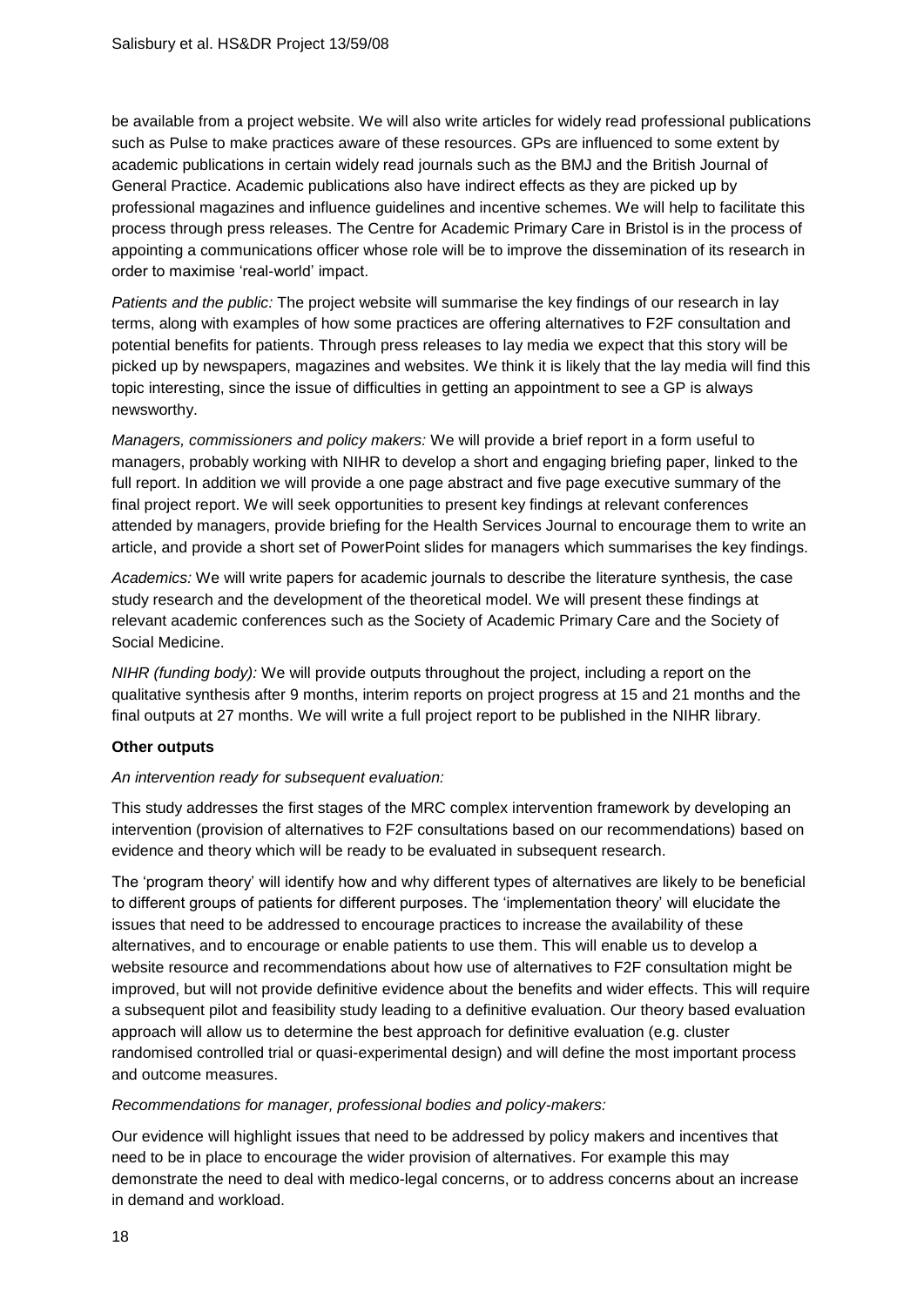# **Plan of investigation and timetable**

The project timetable is shown on the attached project plan. Milestones are shown in bold. We have proposed a progress report approximately every 6 months as recommended.

The timeline also indicates when staff will be employed in each research site and shows that for most of the project there is only one researcher, employed in Bristol, with a maximum of 2.6 researchers across all 3 sites for an intensive 12 month period of data collection.

Please note that our timetable and budget are based on the assumption that we receive the initial decision from HS&DR by the end of April 2014, and the contract by the end of August 2014. If these timelines are delayed that would delay the project start date, which would increase costs because it would reduce the amount of time in which Dr Atherton's time is covered by her fellowship from the NIHR School for Primary Care Research.

## **Project management**

CS will oversee the project as chief investigator and ensure that it is completed on time and budget. The project will be co-ordinated on a day to day basis by an experienced post-doctoral research associate employed in Bristol, supervised by CS. During the case studies phase, research associates will be employed in Oxford and Edinburgh (60% wte) supervised by HA and BM respectively.

The applicants and employed researchers form the project management group (PMG). This will meet either in person or by teleconference about every 6 weeks, with minutes and action points. Progress of the project against the timeline will be monitored at each meeting and will be reported to HS&DR at progress reports as indicated above.

During phase 2 (collection and analysis of data from the case studies) the researchers involved will have fortnightly conference calls in addition to occasional meetings to ensure that their work is closely co-ordinated.

The project will be overseen by an independent Study Steering Committee, which will be constituted in line with the requirements of the NIHR. This will be chaired by an independent academic with relevant expertise. Other independent members will include L Prosser, Primary Care Lead for Bristol Local Area Team, NHS England; R Anthwal, Senior Project Manager, South West Commissioning Support; and from South Gloucester CCG Dr H Minas Research Evidence lead and Dr T Sivayokan, Planned Care lead. Two members of the patient advisory group will also join this forum. This group will meet at least every year during the project.

## **Approval by ethics committees**

The survey of general practices will not need NHS need ethical permission but will need NHS management approval, and we will apply for this as soon as funding for the project is agreed. We will not need ethics approval until we start the case studies in month 9, and we will start the process of applying for this in good time, as soon as the researcher in Bristol is in post. We do not envisage that there should be any difficulty in obtaining approvals for this project.

## **Patient and Public Involvement**

We will form a Patient Advisory Group (PAG). Lethbridge, Harris-Golesworthy and Tatnell have agreed to participate. We will expand this group to approx. 10 people to reflect a broader range of experiences and to ensure inclusivity. We will a use a model of PPI that emphasizes the key dimensions of good quality PPI, i.e. engagement with user concerns, strength of the PPI voice, responding to that voice and appropriate and flexible modes of engagement in different elements of the research process.[\[62\]](#page-22-4) The PAG will be invited to participate in all stages of the study to ensure that our work adequately addresses patient issues. This will include the development of our evidence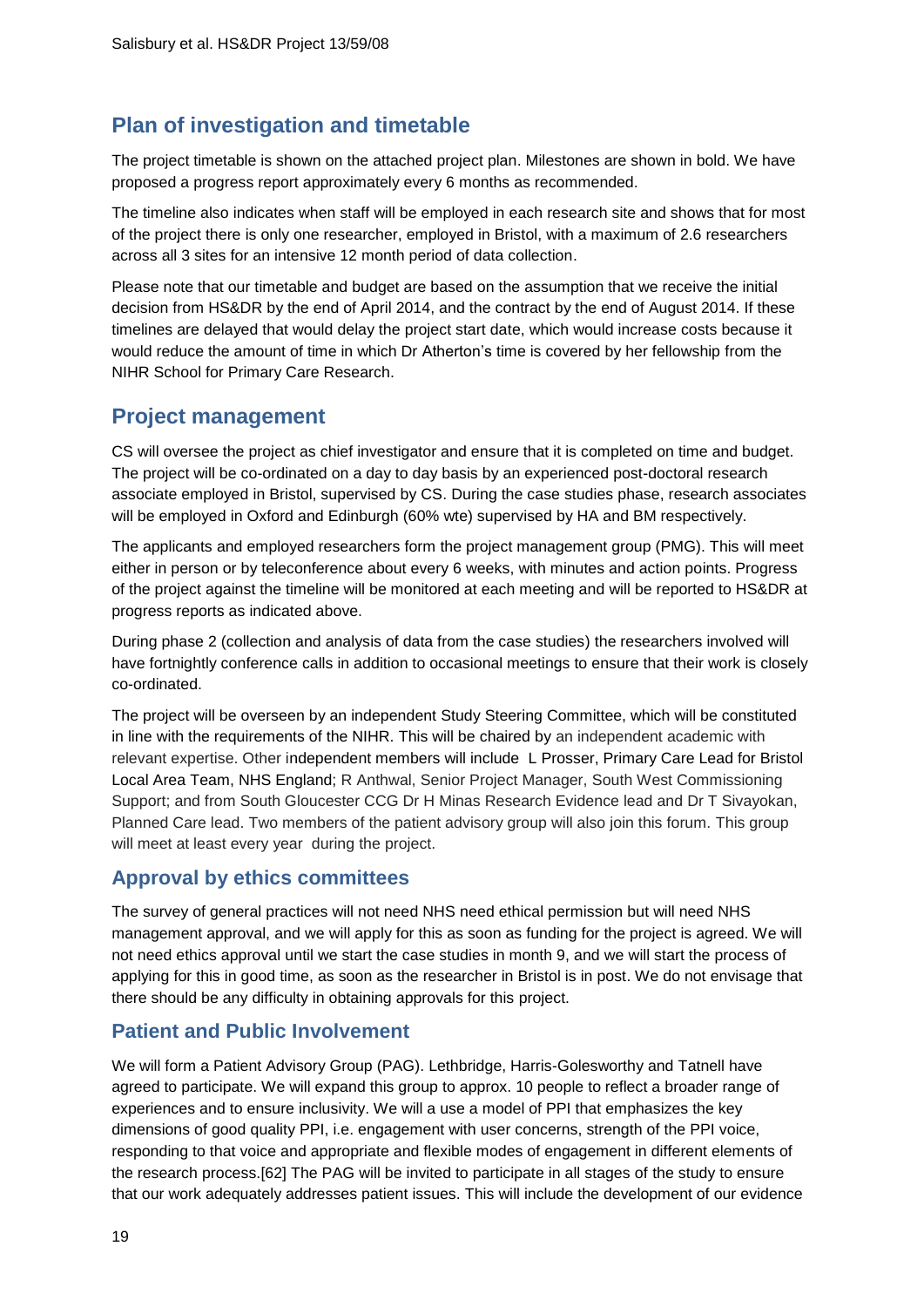synthesis, the design of our scoping study, the purposive sampling, the design of interview instruments for use in our case studies, model and toolkit development, and dissemination plans. The PAG will meet 4 times throughout the study. They will also participate throughout the project, using a variety of methods to provide input. This includes participation in project team meetings as required. Appropriate training and support will be provided by AG. Appropriate expenses and reimbursements will be paid.

## **Expertise and justification of support required**

#### **Contribution of each team member**

Salisbury is an academic GP with expertise in evaluation of innovations in general practice organisation, particularly improving access to care. He is Chief Investigator and will supervise the research associate employed in Bristol. McKinstry will act as PI in Scotland, providing access to practices in rural and remote areas (where video consultation is more common). He leads a programme of research on telehealth and will act as PI for case study sites in Scotland and will supervise the research associate employed in Edinburgh. Campbell leads the HTA funded Esteem trial of telephone triage (on which Salisbury is co-applicant) and will provide topic and methods advice. Atherton is a research fellow in Oxford who undertook her PhD on exploring the potential of email consultations in English General Practice. She has conducted a series of Cochrane reviews on the role of email for different purposes. She will act as PI for case study sites around Oxford and will supervise the research associate employed there. Ziebland is a medical sociologist with expertise in qualitative methods and e-health research. She will contribute to the qualitative work and, with HA, conduct the conceptual literature synthesis. Gibson is a Research Fellow and leads a Peninsula CLAHRC initiative facilitating patient and public involvement in the design, delivery, and dissemination of research.

#### **How this research provides value for money**

This proposal comes from a very experienced team including researchers who have strong track records in relation to the topic area and the relevant research methods.

Technology has transformed most types of commercial and social interaction, but most general practice consultations still occur F2F, which is time consuming and potentially inconvenient for patients and may also not be most efficient for the doctor. A major challenge for the NHS in general is how to meet the increasing need and demand for health care within resources which are static or declining in real terms. It is essential to explore ways in which the efficiency of care delivery could be improved. Furthermore, gaining prompt and convenient access to advice from a GP has been a long term problem in the NHS. The wider use of alternatives to F2F consultations such as use of telephone consultations, email, internet video and other technologies could transform the accessibility of primary care, particularly for those who currently find access difficult.

This could have numerous economic benefits, apart from increased convenience for patients. There would be less need to travel, with environmental benefits, and potentially less time off work which may reduce the cost of lost productivity. For GPs it could mean improved productivity in terms of the number of patients they can deal with in a day. For the NHS, there is some evidence that improved access to general practice is associated with less use of expensive alternatives such as attendance at A&E departments,[\[63\]](#page-22-5) which offers potential for major cost savings. Finally, improved and faster access to health care advice in general practice might also improve patient's health, and be costeffective in terms of cost per quality adjusted life year. On the other hand, increased use of alternatives to F2F could increase the total number of consultations, prescriptions and referrals therefore cost savings cannot be assumed and should be investigated.

Given that there are about 300 million GP consultations per annum in England alone,[\[64\]](#page-22-6) the consequences and potential benefits of more efficient access to a consultation are very considerable. This research will provide recommendations and a website resource for practices about how to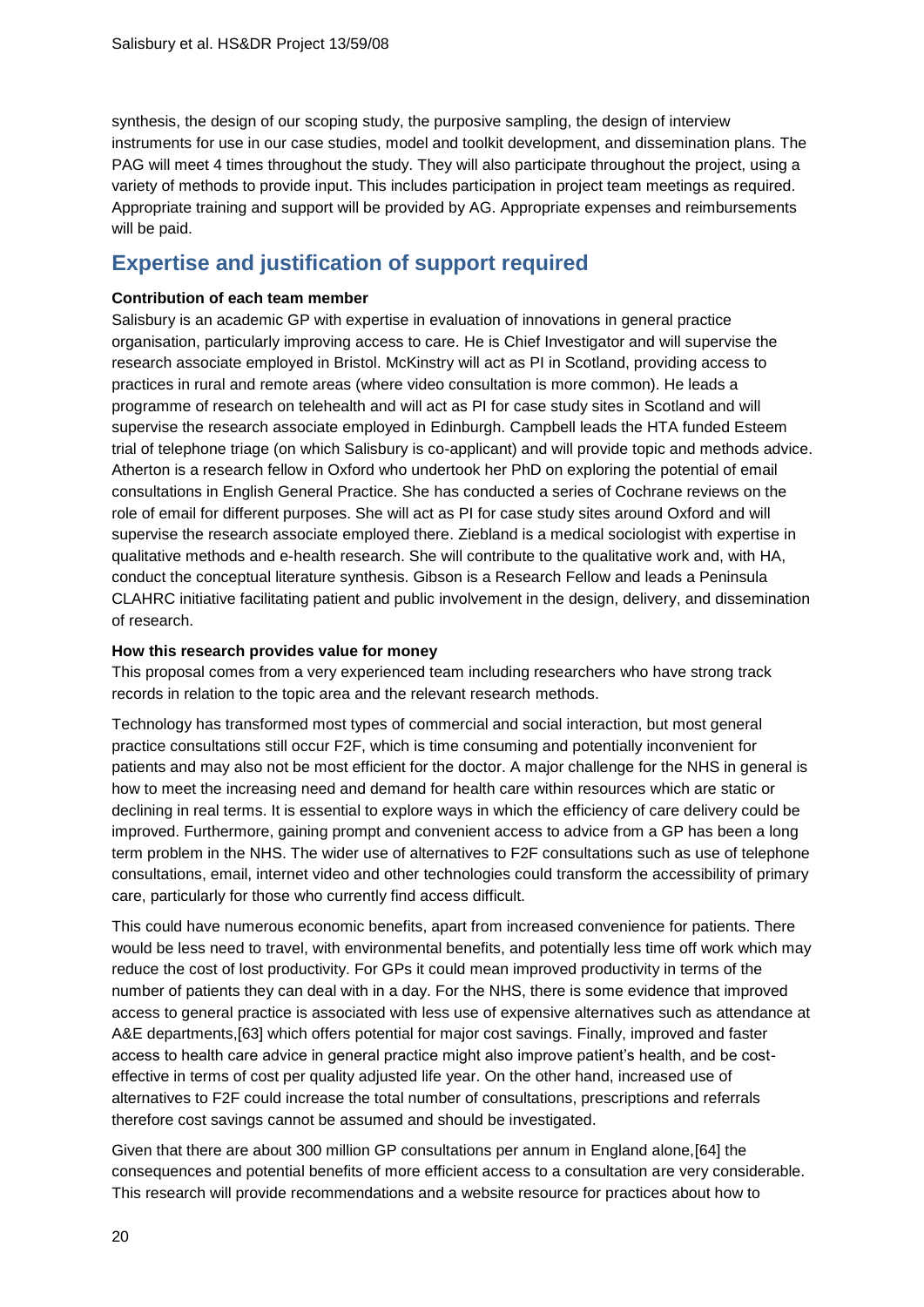improve appropriate access to alternatives to F2F consultations and will provide a framework for a subsequent evaluation of these recommendations.

## **References**

- <span id="page-20-0"></span>1. Dixon A. Engaging patients in their health: how the NHS needs to change[.http://www.kingsfund.org.uk/](http://www.kingsfund.org.uk/)
- <span id="page-20-1"></span>2. Department of Health. The power of information: Putting all of us in control of the health and care information we need[.http://informationstrategy.dh.gov.uk/.](http://informationstrategy.dh.gov.uk/)
- <span id="page-20-2"></span>3. Whitfield L. Netscape navigators[.http://www.ehi.co.uk/insight/analysis/1038.](http://www.ehi.co.uk/insight/analysis/1038)
- 4. Hanna L, May C, Fairhurst K. The place of information and communication technology-mediated consultations in primary care: GPs' perspectives. *Fam. Pract.* 2012;29(3):361-66.
- <span id="page-20-14"></span>5. Atherton H, Pappas Y, Heneghan C, Murray E. Experiences of using email for general practice consultations: a qualitative study. *British Journal of General Practice* 2013;63(616):e760-e67.
- <span id="page-20-3"></span>6. Royal College of General Practitioners. Patient Online: The Road Map. http://www.rcgp.org.uk/clinical-and[research/practice-management-resources/health-informatics-group/~/media/Files/CIRC/POA/RCGP-Road-](http://www.rcgp.org.uk/clinical-and-research/practice-management-resources/health-informatics-group/~/media/Files/CIRC/POA/RCGP-Road-Map.ashx)[Map.ashx.](http://www.rcgp.org.uk/clinical-and-research/practice-management-resources/health-informatics-group/~/media/Files/CIRC/POA/RCGP-Road-Map.ashx)
- <span id="page-20-4"></span>7. British Medical Association. Using social media: practical and ethical guidance for doctors and medical students[.http://www.bma.org.uk/images/socialmediaguidancemay2011\\_tcm41-206859.pdf.](http://www.bma.org.uk/images/socialmediaguidancemay2011_tcm41-206859.pdf)
- <span id="page-20-5"></span>8. eHealth Insider. You don't have mail consultations[.http://www.ehi.co.uk/news/EHI/8395/you-don%27t-have](http://www.ehi.co.uk/news/EHI/8395/you-don%27t-have-mail-consultations)[mail-consultations.](http://www.ehi.co.uk/news/EHI/8395/you-don%27t-have-mail-consultations)
- <span id="page-20-6"></span>9. Atherton H. Use of email for consulting with patients in general practice. *Br. J. Gen. Pract.* 2013;63(608):118- 19.
- <span id="page-20-7"></span>10. Kruse RL, Koopman RJ, Wakefield BJ, Wakefield DS, Keplinger LE, Canfield SM, et al. Internet use by primary care patients: where is the digital divide? *Family medicine* 2012;44(5):342-7.
- <span id="page-20-8"></span>11. Atherton H, Sawmynaden P, Sheikh A, Majeed A, Car J. Email for clinical communication between patients/caregivers and healthcare
	- professionals[.http://onlinelibrary.wiley.com/doi/10.1002/14651858.CD007978.pub2/abstract.](http://onlinelibrary.wiley.com/doi/10.1002/14651858.CD007978.pub2/abstract)
- <span id="page-20-9"></span>12. Bunn F, Byrne G, Kendall S. Telephone consultation and triage: effects on health care use and patient satisfaction. *Cochrane Database Syst Rev* 2004(3):CD004180.
- <span id="page-20-10"></span>13. Zhou YY, Kanter MH, Wang JJ, Garrido T. Improved Quality At Kaiser Permanente Through E-Mail Between Physicians And Patients. *Health Aff. (Millwood).* 2010;29(7):1370-75.
- <span id="page-20-11"></span>14. Palen T RCPJXS. Association of online patient access to clinicians and medical records with use of clinical services. *Journal of the American Medical Association* 2012;308(19):2012-19.
- <span id="page-20-12"></span>15. Hanna L, May C, Fairhurst K. Non-face-to-face consultations and communications in primary care: the role and perspective of general practice managers in Scotland. *Inform Prim Care.* 2011;19(1):17-24.
- <span id="page-20-13"></span>16. Neville RG, Marsden W, McCowan C, Pagliari C, Mullen H, Fannin A. A survey of GP attitudes to and experiences of email consultations. *Inform.Prim.Care* 2004;12(4):201-06.
- <span id="page-20-15"></span>17. Goodyear-Smith F, Wearn A, Everts H, Huggard P, Halliwell J. Pandora's electronic box: GPs reflect upon email communication with their patients. *Inform.Prim.Care* 2005;13(3):195-202.
- <span id="page-20-22"></span>18. Neville RG, Marsden W, McCowan C, Pagliari C, Mullen H, Fannin A. Email consultations in general practice. *Inform.Prim.Care* 2004;12(4):207-14.
- 19. Edirippulige S, Levandovskaya M, Prishutova A. A qualitative study of the use of Skype for psychotherapy consultations in the Ukraine. *J. Telemed. Telecare* 2013;19(7):376-78.
- <span id="page-20-16"></span>20. Armfield NR, Gray LC, Smith AC. Clinical use of Skype: a review of the evidence base. *J. Telemed. Telecare* 2012;18(3):125-27.
- <span id="page-20-17"></span>21. Mair F, May C, Murray E, Finch T, Anderson G, O'Donnell C, et al. Understanding the Implementation and Integration of e-Health Services[.http://www.sdo.nihr.ac.uk/sdo1352006.html.](http://www.sdo.nihr.ac.uk/sdo1352006.html)
- <span id="page-20-18"></span>22. Mair FS, Hiscock J, Beaton SC. Understanding factors that inhibit or promote the utilization of telecare in chronic lung disease. *Chronic.Illn.* 2008;4(2):110-17.
- <span id="page-20-19"></span>23. Davis FD. Perceived usefulness, perceived ease of use, and user acceptance of information technology. *MIS Q.* 1989;13(3):319-40.
- <span id="page-20-20"></span>24. Greenhalgh T, Hinder S, Stramer K, Bratan T, Russell J. Adoption, non-adoption, and abandonment of a personal electronic health record: case study of HealthSpace. *BMJ* 2010;341(c5814).
- <span id="page-20-21"></span>25. McKinstry B, Hammersley V, Burton C, Pinnock H, Elton R, Dowell J, et al. The quality, safety and content of telephone and face-to-face consultations: a comparative study. *Quality and Safety in Health Care* 2010.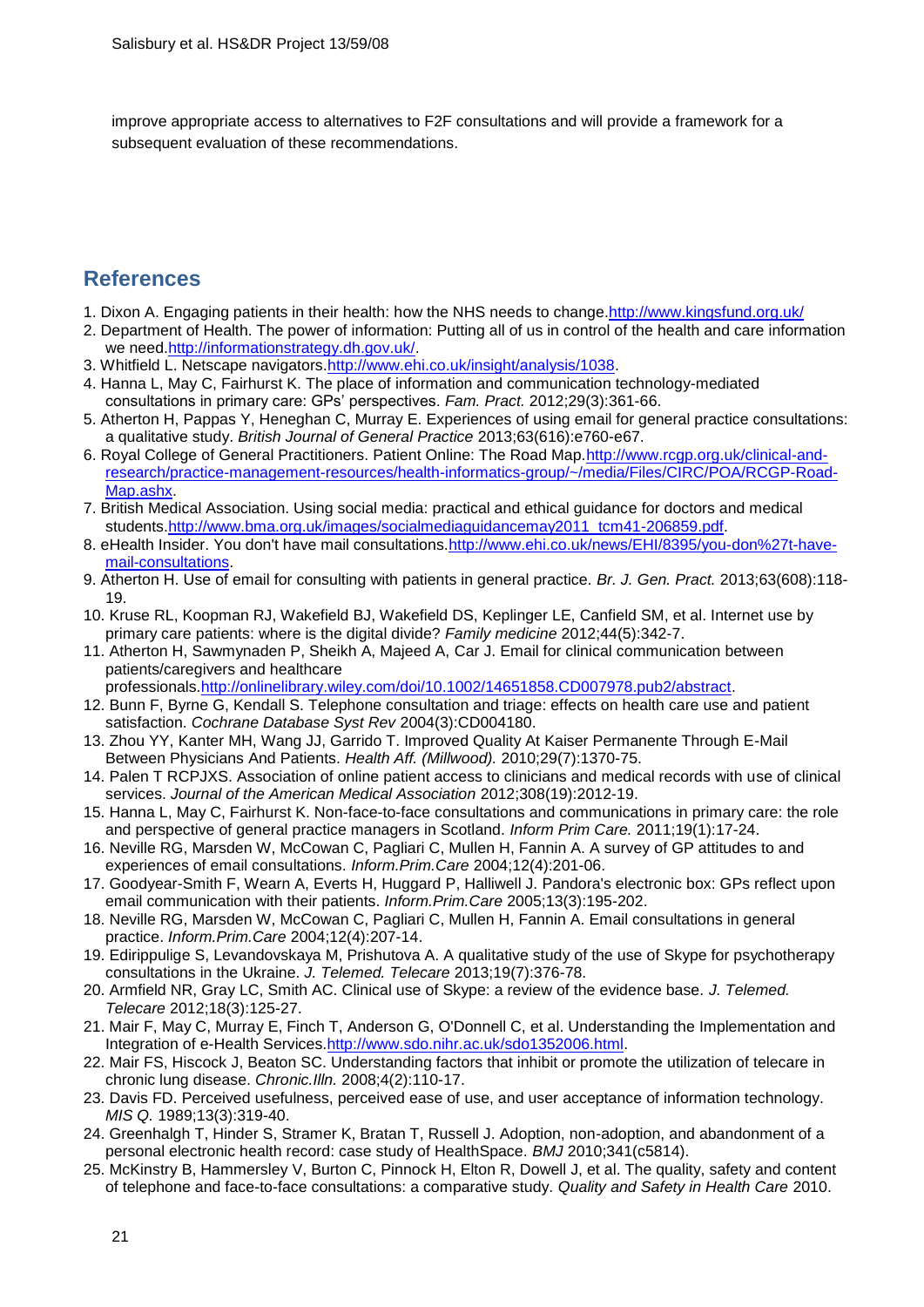- <span id="page-21-0"></span>26. Lupiañez-Villanueva FM, I. Abadie, F. Strategic Intelligence Monitor on Personal Health Systems phase 2 (SIMPHS 2) Citizens and ICT for Health in 14 EU Countries: Results from an Online Panel[.http://is.jrc.ec.europa.eu/pages/TFS/documents/SIMPHS2\\_D3.2CitizenPanelfinal.pdf.](http://is.jrc.ec.europa.eu/pages/TFS/documents/SIMPHS2_D3.2CitizenPanelfinal.pdf)
- <span id="page-21-1"></span>27. Dutton WHB, G. . OxIS 2013 Report: Cultures of the Internet[.http://oxis.oii.ox.ac.uk/sites/oxis.oii.ox.ac.uk/files/content/files/publications/OxIS\\_2013.pdf.](http://oxis.oii.ox.ac.uk/sites/oxis.oii.ox.ac.uk/files/content/files/publications/OxIS_2013.pdf)
- <span id="page-21-2"></span>28. Productive Primary Care[.http://www.productiveprimarycare.co.uk.](http://www.productiveprimarycare.co.uk/)
- <span id="page-21-3"></span>29. My Surgery Website[.http://www.mysurgerywebsite.co.uk/live/website.aspx.](http://www.mysurgerywebsite.co.uk/live/website.aspx)
- <span id="page-21-4"></span>30. Patients Know Best[.http://www.patientsknowbest.com/end-unnecessary-appointments.html.](http://www.patientsknowbest.com/end-unnecessary-appointments.html)
- <span id="page-21-5"></span>31. Hussain S. Five steps to setting up a video consultation service. http://www.pulse-learning.co.uk/practice[business-finance-modules/practice-business-finance/five-steps-to-setting-up-a-video-consultation-service.](http://www.pulse-learning.co.uk/practice-business-finance-modules/practice-business-finance/five-steps-to-setting-up-a-video-consultation-service)
- <span id="page-21-6"></span>32. Al-Ubaydli M. Online consultations can save valuable time for both patients and doctors[.http://www.theguardian.com/healthcare-network/2013/sep/17/online-consultation-save-doctors-time.](http://www.theguardian.com/healthcare-network/2013/sep/17/online-consultation-save-doctors-time)
- <span id="page-21-7"></span>33. Braunold G. Survey on the future of IT[.http://www.pulsetoday.co.uk/main-content/-](http://www.pulsetoday.co.uk/main-content/-/article_display_list/11035181/survey-on-the-future-of-it) [/article\\_display\\_list/11035181/survey-on-the-future-of-it.](http://www.pulsetoday.co.uk/main-content/-/article_display_list/11035181/survey-on-the-future-of-it)
- <span id="page-21-8"></span>34. Adamson SC, Bachman JW. Pilot Study of Providing Online Care in a Primary Care Setting. *Mayo Clinic Proceedings* 2010;85(8):704-10.
- <span id="page-21-9"></span>35. About the PM Challenge Fund Pilots[.http://www.england.nhs.uk/ourwork/qual-clin-lead/calltoaction/pm-ext](http://www.england.nhs.uk/ourwork/qual-clin-lead/calltoaction/pm-ext-access/pm-about/#pil1)[access/pm-about/#pil1.](http://www.england.nhs.uk/ourwork/qual-clin-lead/calltoaction/pm-ext-access/pm-about/#pil1)
- <span id="page-21-10"></span>36. Weiss CH. Theory-based evaluation: Past, present, and future. *New Directions for Evaluation* 1997;1997(76):41-55.
- <span id="page-21-11"></span>37. *Logic Model Development Guide*. Michigan: W.K.Kellogg Foundation, 2004.
- <span id="page-21-12"></span>38. Pawson R, Tilley N. *Realistic evaluation*. London: Sage, 1997.
- <span id="page-21-13"></span>39. Bartholomew LK, Parcel GS, Kok G. Intervention mapping: a process for developing theory- and evidencebased health education programs. *Health Educ. Behav.* 1998;25(5):545-63.
- <span id="page-21-14"></span>40. Hardeman W, Sutton S, Griffin S, Johnston M, White A, Wareham NJ, et al. A causal modelling approach to the development of theory-based behaviour change programmes for trial evaluation. *Health Educ. Res.* 2005;20(6):676-87.
- <span id="page-21-15"></span>41. May C, Finch T. Implementing, Embedding, and Integrating Practices: An Outline of Normalization Process Theory. *Sociology* 2009;43(3):535-54.
- <span id="page-21-16"></span>42. Pawson R. *Evidence-Based Policy: A Realist Perspective*. London: Sage, 2006.
- <span id="page-21-17"></span>43. Craig P, Dieppe P, Macintyre S, Michie S, Nazareth I, Petticrew M. Developing and evaluating complex interventions: the new Medical Research Council guidance. *BMJ* 2008;337:a1655.
- <span id="page-21-18"></span>44. Pawson R, Greenhalgh T, Harvey G, Walshe K. Realist review – a new method of systematic review designed for complex policy interventions. *Journal of Health Services Research & Policy* 2005;10(suppl 1):21-34.
- <span id="page-21-19"></span>45. Mazzocato P, Savage C, Brommels M, Aronsson H, Thor J. Lean thinking in healthcare: a realist review of the literature. *Quality and Safety in Health Care* 2010;19(5):376-82.
- <span id="page-21-20"></span>46. Wong G, Greenhalgh T, Pawson R. Internet-based medical education: a realist review of what works, for whom and in what circumstances. *BMC Medical Education* 2010;10(1):12.
- <span id="page-21-21"></span>47. Greenhalgh T, Robert G, Macfarlane F, Bate P, Kyriakidou O. Diffusion of innovations in service organizations: systematic review and recommendations. *Milbank Q.* 2004;82(4):581-629.
- <span id="page-21-22"></span>48. Vassilev I, Rogers A, Sanders C, Kennedy A, Blickem C, Protheroe J, et al. Social networks, social capital and chronic illness self-management: a realist review. *Chronic Illness* 2011;7(1):60-86.
- <span id="page-21-23"></span>49. Ziebland SUE, Wyke S. Health and Illness in a Connected World: How Might Sharing Experiences on the Internet Affect People's Health? *Milbank Quarterly* 2012;90(2):219-49.
- <span id="page-21-24"></span>50. Yin RK. *Case Study Research: Design and Methods*. London: Sage, 2003.
- <span id="page-21-25"></span>51. Higginbottom GMA, Pillay JJ, Bouda NY. Guidance on performing focused ethnographies with an emphasis on healthcare research. *The Qualitative Report* 2013;18:16.
- <span id="page-21-26"></span>52. Atkinson P, Hammersley M. Ethnography and participant observation. In: Denzin NK, Lincoln YS, editors. *Strategies of qualitative inquiry*. London: Sage Publications, 1998:346.
- <span id="page-21-27"></span>53. Reeves S, Kuper A, Hodges BD. Qualitative research methodologies: ethnography. *BMJ* 2008;337:a1020.
- <span id="page-21-28"></span>54. Sugg NK, Inui T. Primary care physicians' response to domestic violence. Opening Pandora's box. *JAMA* 1992;267(23):3157-60.
- <span id="page-21-31"></span>55. McDonald R, Harrison S, Checkland K, Campbell SM, Roland M. Impact of financial incentives on clinical autonomy and internal motivation in primary care: ethnographic study. *BMJ* 2007;334(7608):1357.
- <span id="page-21-29"></span>56. Gabbay J, le May A. Evidence based guidelines or collectively constructed "mindlines?" Ethnographic study of knowledge management in primary care. *BMJ* 2004;329(7473):1013.
- <span id="page-21-30"></span>57. Salisbury C, Montgomery AA, Simons L, Sampson F, Edwards S, Baxter H, et al. Impact of advanced access on access, workload, and continuity: controlled before-and-after and simulated-patient study. *Br. J. Gen. Pract.* 2007;57(541):608-14.